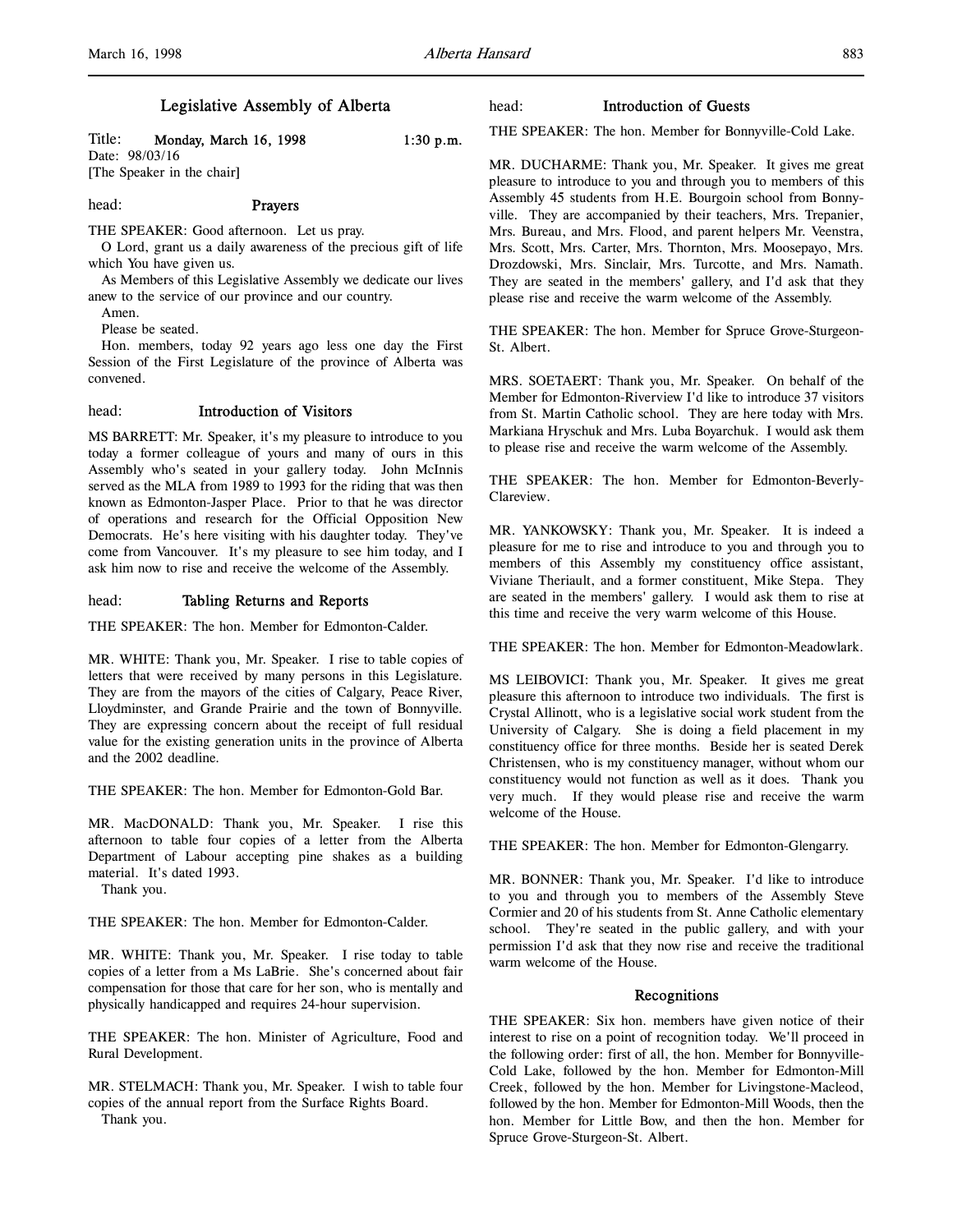#### National Francophonie Week

MR. DUCHARME: Thank you, Mr. Speaker. Earlier today I had the pleasure of participating along with other Francophones from numerous sectors of society in the opening ceremonies of this year's National Francophonie Week at Edmonton city hall. Cities and communities across Canada are uniting with their local celebrations and using these events to truly build bridges between French-speaking people of all origins.

La Semaine Nationale de la Francophonie provides numerous opportunities to promote the influence, use, and vitality of the French language. This year's theme, The International Frenchspeaking Community: Bursting with Youthfulness, captures the enthusiasm that accompanies these festivities. With one out of every four Canadians having French as his or her mother tongue and one out of every three Canadians speaking French, the National Francophonie Week is an excellent opportunity to express pride in the French language and culture and to share with others our personal experiences.

Congratulations to all Francophones involved in these activities. I wish them all the best for successful celebrations throughout the province of Alberta.

THE SPEAKER: The hon. Member for Edmonton-Mill Creek.

#### Alberta Council for the Ukrainian Arts

MR. ZWOZDESKY: Thank you. Mr. Speaker, the Alberta Council for the Ukrainian Arts, ACUA, exists to preserve, promote, and facilitate further development of Canadian Ukrainian arts which reflect the proud heritage of about 200,000 Albertans. Recently ACUA excellence in artistry awards recognized four outstanding contributors to Ukrainian arts in Alberta. They are Mr. Bohdan Melnychuk, who owned and operated the Ukrainian Book Store in Edmonton; Chester and Luba Kuc, founders of the Cheremosh Ukrainian Dance Ensemble and the world-famous Ukrainian Shumka Dancers; the Dumka Ukrainian Orchestra including founders Ihor Karpa, Robert Snatynchuk, Orest Warchola, Roman Warchola, and Mike Duchnij, as well as Rob Andruchow, Bill Arab, Christina Chernesky, Rob Clements, Brett Donaldson, John Dymianiw, Emilian Groch, Ted Harasymchuk, Greg (Hrytz) Maluzynsky, Valerian Markevych, Ihor Nedoshytko, Tim Ochitwa, Martin Peet, John Stech, Ron Yachimec and Bohdan Zajcew. The fourth recipient was the Tryzub Ukrainian Dance Ensemble of Calgary.

I also want to recognize ACUA president, Steve Romanow; past president, Audrey Uzwyshyn; producer, Terry Mucha; visionary Dr. Roman Petryshyn; and Rena Hanchuk, ACUA's first and only honorary lifetime member.

The Legislative Assembly congratulates all the artists and ACUA's many volunteers.

Thank you.

#### Fort Macleod Hospital Auxiliaries

MR. COUTTS: Mr. Speaker, hospital auxiliaries have provided valuable assistance and service for hospitals, families, patients, and medical staff in this province. Fort Macleod, with the arrival of the North-West Mounted Police, was the first community in western Canada with the first hospital and the first Hospital Aid. Fort Macleod auxiliaries celebrated their hundredth anniversary on October 4, 1997, and I am proud to say that they plan on continuing with the same mandate they began with in 1897; that is, volunteering time and talent to supply linen, make and supply

bright fresh curtains, knit baby clothes, and fund-raise for kidney foundations as well as equipment and furniture for local patient comfort.

To the president, Verna Hatton, and her 26 members, to historian and past president, Doris Falconer, and the previous 48 presidents, I say thank you for the support provided by your organization throughout this hundred-year tradition. You are truly a testimony to dedicated, selfless service to Fort Macleod and district and an example for all Albertans.

THE SPEAKER: The hon. Member for Edmonton-Mill Woods.

## 1:40 ATA Child Poverty Roundtables

DR. MASSEY: Thank you, Mr. Speaker. Today I pay tribute to Fran Savage, past president of the Alberta Teachers' Association, and the teachers of the province for the leadership role they have assumed in seeking to end child poverty. To do so, they have brought together the education sector, government, health and social service providers, the business and volunteer communities. Known as the Joint Stakeholder Committee on Children and Poverty, a current project is to hold a series of roundtables addressing this problem in communities across the province.

One of the roundtables is being held in Edmonton-Mill Woods. The goals are to bring together people who are experiencing poverty so they may express in a common voice concerns about their lives; two, to bring together people in our community to work toward improving the lives of people living in poverty; and three, to develop together a community plan to alleviate poverty within Mill Woods.

Thank you, teachers, for caring; thank you, committee members, for choosing Mill Woods; and thank you all for helping people in this community help themselves.

## Byron Smith

MR. McFARLAND: Who is a unique individual, Mr. Speaker? Byron Smith is. Following accomplished athletic involvement in hockey and track and field, Mr. Smith moved to Vulcan in 1989 to operate an automotive dealership. A community-minded entrepreneur, he donated money from each new vehicle sold at his business last year toward the purchase of a new Zamboni machine for the community arena.

On Friday, March 20, Mr. Smith will leave Alberta for nearly two and a half months as the only Canadian on a British expedition to Katmandu, Nepal. Their goal: to climb Mount Everest. Byron is selling T-shirts, posters, and mugs commemorating this climb. What is unique is that he is donating the proceeds from these sales to all the elementary schools in the county of Vulcan.

Constituents of Little Bow and all Albertans should be proud of this Albertan's initiatives, and we wish him every success in achieving this lofty goal.

THE SPEAKER: The hon. Member for Spruce Grove-Sturgeon-St. Albert.

## Brookwood School

MRS. SOETAERT: Thank you, Mr. Speaker. It's my pleasure today to recognize and congratulate the students, staff, and parents of Brookwood elementary school in Spruce Grove. Brookwood has accomplished a landmark in environmental action by completing 500 projects as part of SEEDS, Society, Environment and Energy Development Studies, learners in action program.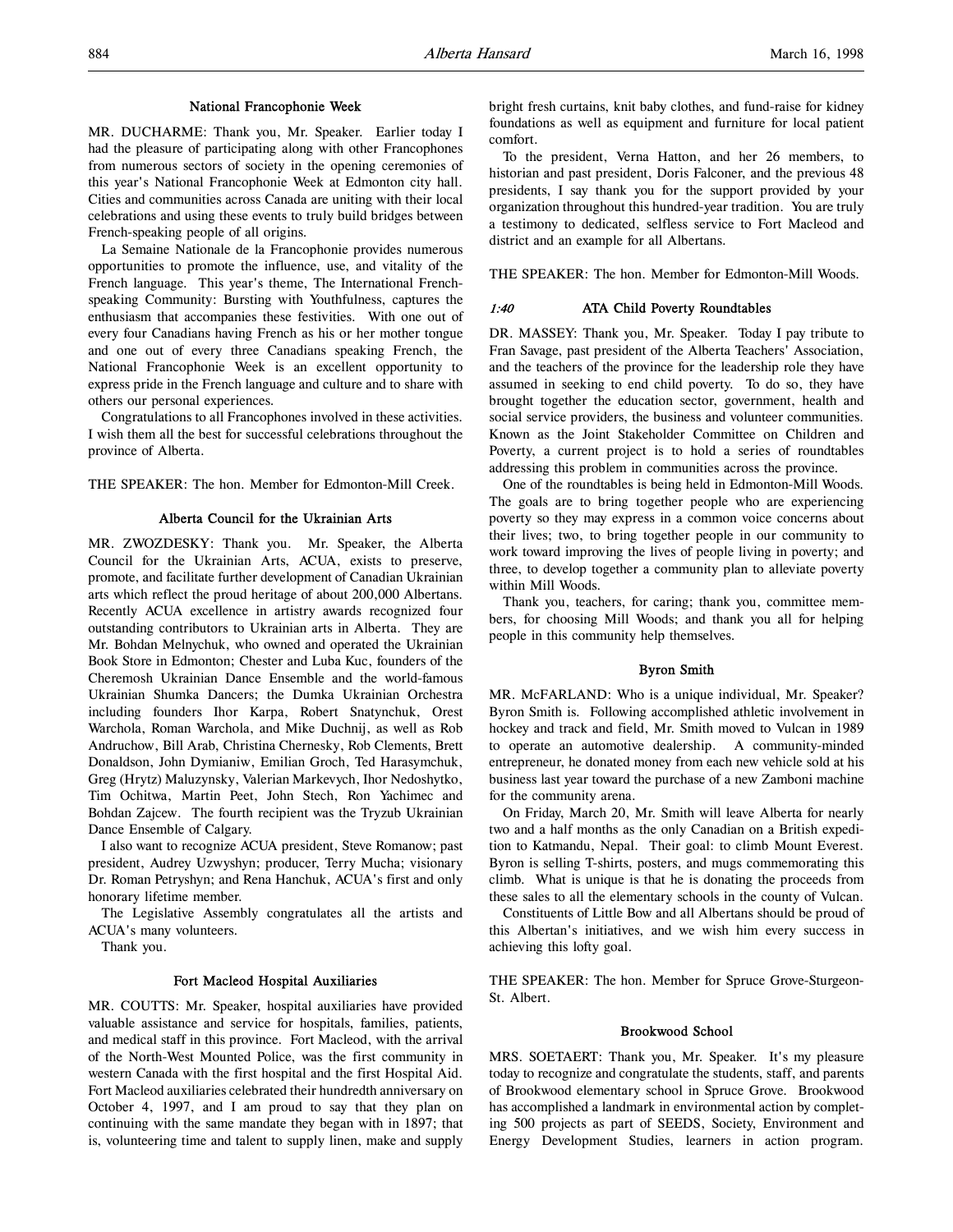Brookwood is the 216th school in Canada to be granted emerald status.

Students, families, and staff have been involved for five years in completing a variety of projects that show their concern for and desire to care for our world. Classrooms worked diligently at recycling, reusing, and reducing. The school has decided to continue the work and take the next step and complete 1,000 projects, which will qualify it to become an Earth school.

Thank you.

#### head: Oral Question Period

## Institutional Confinement and Sexual Sterilization Compensation Act

MR. MITCHELL: Mr. Speaker, last week this government succumbed to opposition and public pressure to withdraw the worst piece of legislation in 27 years of Conservative government in this province. Bill 26 was so disgraceful in fact that a hard copy of the bill was not even presented to the government caucus prior to its coming to the Legislative Assembly. The Premier did not trust his own colleagues on this one, and he accepted, defended, and then rejected the advice of his Justice minister to take away the rights of 703 very vulnerable Albertans. To the Premier: how can the Premier say that he did not understand the notwithstanding clause when he and his now lame-duck Justice minister purposely neglected to give their caucus members a hard copy of Bill 26 when they discussed it with the caucus prior to bringing it to the Legislative Assembly?

MR. KLEIN: Well, it's amazing, Mr. Speaker, how much the hon. member seems to know about the workings of our caucus. Has he got his ear to the door?

Mr. Speaker, what happens with legislation relative to the hard copy – I don't know how their caucus works, but certainly we discuss the principles of a bill. There is a process in place. It's called legislative review. That is where the hard copy is discussed. That's where there is a detailed examination of legislation to make sure all the i's are dotted and the t's are crossed. So with respect to that bill it was handled much like every other bill.

MR. MITCHELL: Given all the exposure, then, that the bill had within his caucus, what is the Premier going to do about the fact that there was not a single person in his government, not a single MLA, not a cabinet minister, who stood up and opposed the notwithstanding clause prior to the Premier bringing that bill, that disgusting bill, to this Legislative Assembly?

MR. KLEIN: Mr. Speaker, the bill is gone. It is gone. We will not be proceeding with the bill. Why does he want to discuss something that simply is not going to happen? I will admit that it was in hindsight bad legislation, and it was pulled within 24 hours. It was pulled, and now we are setting up a process to deal with the victims of the sterilization act. That process should be in place within the next week or so, and if those individuals prefer not to take advantage of the process that will be put in place, they certainly have every right to proceed through the courts.

MR. MITCHELL: Mr. Speaker, what's changed since last Thursday afternoon to assure Albertans that there are the people and there is the review process in place to make certain that this kind of threat to Albertans' rights can never happen again?

MR. KLEIN: Mr. Speaker, as I explained, there was a review. This went through legislative review. All the legal connotations of the bill were discussed and reviewed in detail. I said publicly last week that the use of the notwithstanding clause is a very serious matter indeed and that it is not to be taken lightly. I have given Albertans assurances that if for some reason it's contemplated that the notwithstanding clause would be used, there would be full, open, and complete public discussion.

THE SPEAKER: Second Official Opposition main question. The hon. Member for Edmonton-Norwood.

MS OLSEN: Thank you, Mr. Speaker. Last week this government blamed its use of the notwithstanding clause on the lawyers for the sterilization victims, yet it was this government that refused to negotiate settlements with these victims. My question is to the Premier. Will you tell Albertans if you instructed your lawyers, Macleod Dixon, to settle with these victims as quickly as possible, or did you tell the lawyers to grind these victims through the court system?

MR. KLEIN: We didn't have that discussion, Mr. Speaker. We sought the advice of outside counsel, two firms, Burnet Duckworth and Macleod Dixon, as I understand it, as well as counted on the advice of our own internal lawyers.

If the Justice minister wishes to supplement, I'll allow him to do so.

MR. HAVELOCK: Yes. Thank you, Mr. Premier. Let's be clear. In the preamble the member indicated that this government is attempting to blame others for what occurred. Unless she's been out of the province or perhaps out of this world, more appropriately, sometime last week I made it quite clear in this House that I accepted responsibility for the drafting of the bill. I accepted the responsibility for taking the bill through caucus. I have since also stated quite clearly that quite frankly I became wrapped up in the legal side of the argument and I did not give appropriate attention to whether or not what was being proposed was fair and reasonable. That is why the government pulled the bill, I believe on the Wednesday. I thought I made that quite clear in the ministerial statement.

## 1:50

Also, Mr. Speaker, as I stated last week, we have instructed counsel to proceed with respect to settlement discussions. The Premier has already indicated that we're working on establishing an independent adjudication process. The claimants still have the right to go through court if they would like, and certainly the claimants or legal counsel for the claimants also have the opportunity to directly approach Justice officials with respect to settlement. In fact, we have had some calls in that regard.

MS OLSEN: My second question is to the Premier as well. Can you please explain why it has taken over two years and why over \$2 million has been paid to Macleod Dixon, yet the government has just started talking about settlements?

MR. KLEIN: Mr. Speaker, let's not talk about two years. Let's talk about 70 years. This legislation was introduced in 1928 and of course repealed in 1972. A lot of this only came to light through the dispensation of the Leilani Muir case, and that case prompted a number of others to come forward and seek settlement or to pursue options through the court. That is one of the reasons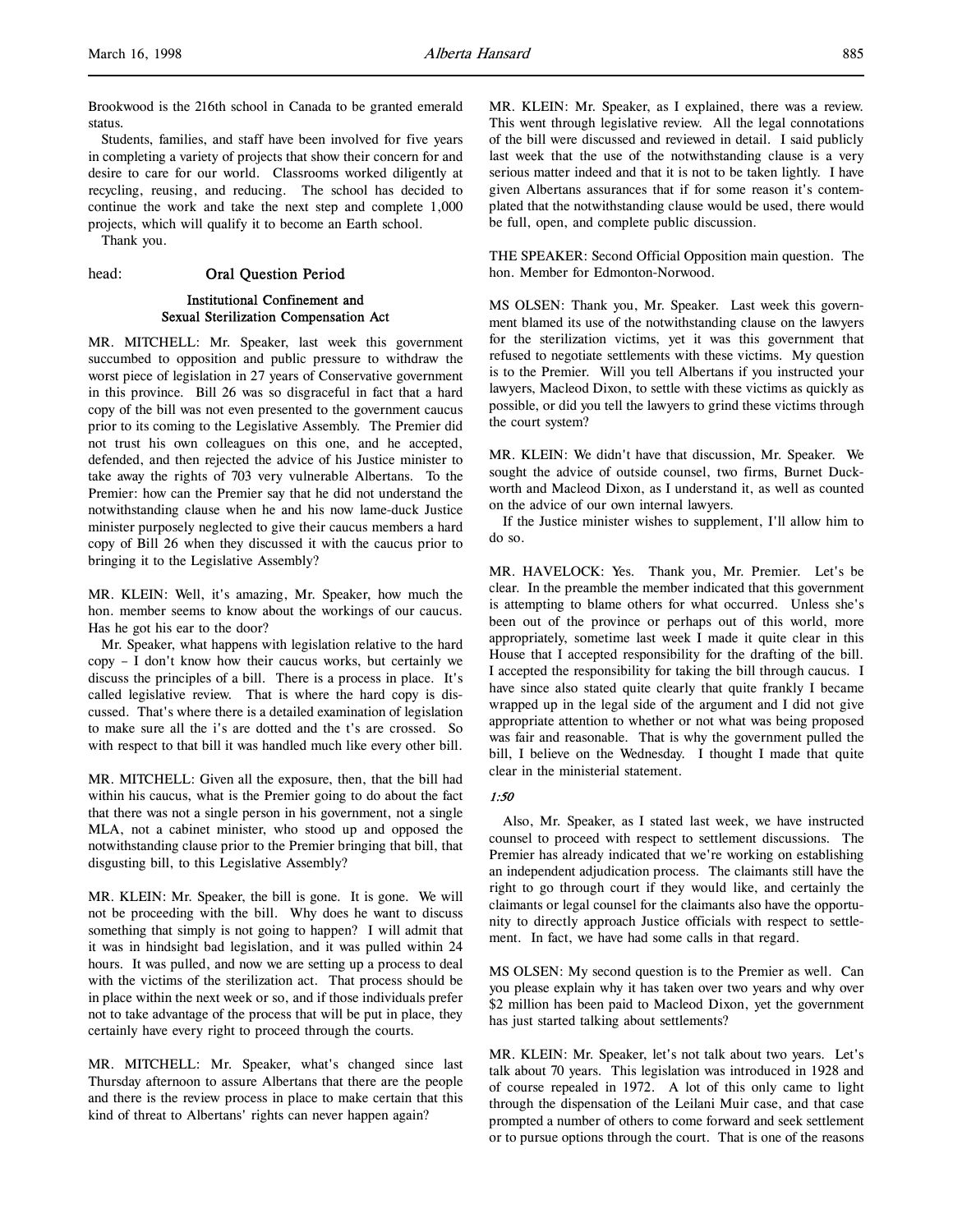it has taken so long, that we really didn't have to deal with these cases nor was there any indication that we would have to deal with these cases until after the Leilani Muir case was heard.

MS OLSEN: My final question is to the Treasurer. Given that the details of expenditure by payee for the 1997-98 fiscal year will not be released for another nine months, will the Treasurer please tell Albertans today how much money the government paid to Macleod Dixon since April 1, 1997, and how much of it was related to the sterilization victims? The question is to the Treasurer.

MR. HAVELOCK: Mr. Speaker, this question has been asked before in the House, and I've made it quite clear that because of the solicitor/client privilege issue we will not disclose what fees are paid. Part of the reason is quite frankly that that may put at risk our claim for privilege for other aspects of the case.

THE SPEAKER: Third Official Opposition main question. The hon. Member for Edmonton-Meadowlark.

#### Private Schools

MS LEIBOVICI: Thank you. Mr. Speaker, taxpayers deserve to know how their money is being spent. The Auditor General has recommended in the past that board-governed organizations provide information detailing the benefits, including salaries, paid to members of the board, the chief executive officer, senior management, and other employees. Even the Premier has said that fiscal responsibility applies to every single organization that spends public money. My questions are to the Premier. With public money going to both private and public schools, why are there different rules on disclosing how public money is spent?

MR. KLEIN: Well, I don't know if there are different rules, Mr. Speaker. All government expenditures are subject to examination by the Auditor General.

Relative to the accountability processes that are put in place, I'll have the hon. minister supplement.

MR. MAR: Mr. Speaker, accountability for the funds that are granted to private schools was one of the issues that was raised by Albertans during the process that the MLA for Calgary-Glenmore took his task force through on the subject of private school education. I think that if the hon. member wishes to examine the recommendations that are set out in that report, there appears to be a good balance that is struck between the granting of dollars that go to public schools versus the accountability issues that were raised. I think there may be a different level of accountability because there's a different amount of money that is granted to each, but in both cases I feel that the accountability measures are appropriate for each type of education.

MS LEIBOVICI: Thank you, Mr. Speaker. Given that the recommendations do not address this issue, can the Premier explain to the public why you're handing over public money to private schools then telling the public that it's none of their business how their money is being used?

MR. KLEIN: Well, Mr. Speaker, I don't recall anyone at any time saying to the public of this province, the people of this province that it was none of their business. There was a very lengthy and thorough investigation into the matter of funding for private schools. There are processes for accountability, and again I'll have the hon. minister supplement.

MR. MAR: Mr. Speaker, with the coming of FOIP, I think there are a number of issues that were raised on the subject of FOIP as it related to public schools first of all. There were some issues that were raised about whether school boards would be responsible under FOIP, and we are working towards resolving some of those concerns with FOIP and the public school boards. If it seems appropriate to introduce the same type of investigation into the applicability of FOIP into private schools, then it might be appropriate to look into those issues.

MS LEIBOVICI: Thank you, Mr. Speaker. Is there any reason that the Premier cannot today indicate that private schools will be subject to freedom of information legislation so that we can, in fact, find out salaries and perks of CEOs of private schools like the Neil Webber Academy?

MR. KLEIN: Well, I'll have the hon. minister supplement. I just don't know, Mr. Speaker, what the rules are relative to FOIPing a private organization. You have to understand that while there are some public funds going to private schools, the bulk of private school funding really comes from the parents. We pay up to 60 percent of the tuition. We pay none of the maintenance for the schools. We pay none of the capital costs. We pay none of the transportation. So, by and large, these schools depend a great deal, to a great extent on the amounts paid by the parents.

#### Notwithstanding Clause

MS BARRETT: Mr. Speaker, I was listening with great interest as the Premier said just a few moments ago that Bill 26 enjoyed appropriate review by the leg. review committee of government. Having been the first person to raise the issue of Bill 26 last Tuesday . . . [interjections] I know the Liberals don't like that fact, but it is the fact. I can also assure all members that I watched the expressions of the front benches last Tuesday afternoon, and with the sole exception of the Minister of Intergovernmental and Aboriginal Affairs every . . .

THE SPEAKER: Hon. member, please let's get to the question; okay.

#### MS BARRETT: Almost there.

. . . every jaw dropped and all those eyes were saucer wide. My question to the Premier is this. [interjections] I saw it, folks; I saw it. Will the Premier tell us when cabinet knew of the contents of that odious bill?

MR. KLEIN: Cabinet knew when the bill was brought to cabinet, and caucus knew when the bill was brought to caucus.

MS BARRETT: Well, Mr. Speaker, considering that the Premier is on record with *Alberta Report* and other publications as saying that if Alberta loses the Vriend decision at the Supreme Court, he will respect that decision, will he now table any guidelines his government has in place for future use of the notwithstanding clause?

MR. KLEIN: Mr. Speaker, that is a good question, and it's something that in light of the experience with Bill 26 we might consider, because certainly we don't want that kind of thing to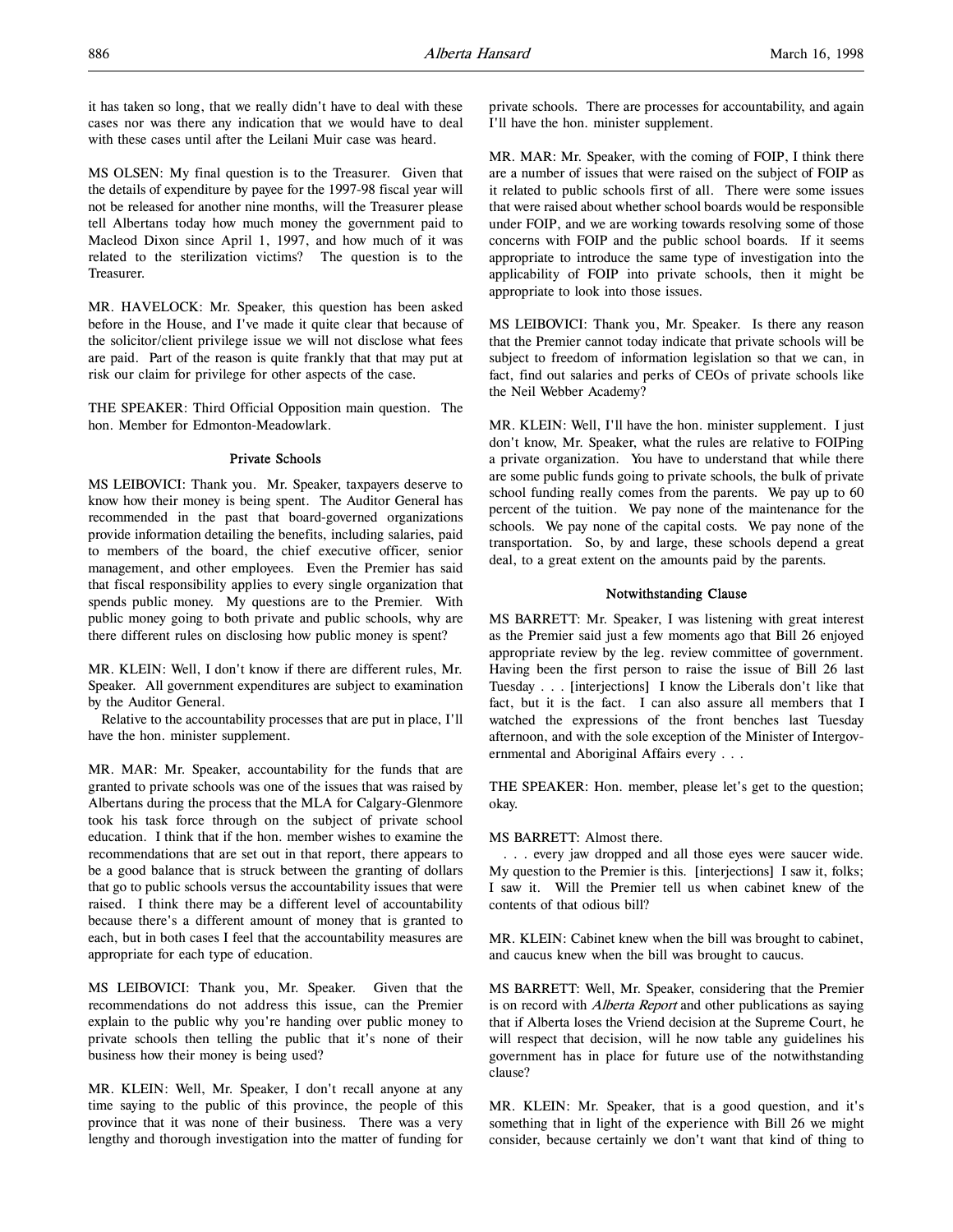happen again. So relative to the hon. member's question, yes, I think it would be worth while to review this situation in great detail. Do we have guidelines in place right now? No, we do not have guidelines in place right now, but I think it would be worth while to have guidelines put in place.

#### 2:00

MS BARRETT: Thank you, Mr. Premier.

Mr. Speaker, I wonder if the Premier can now explain to us how we could have a nationally discredited minister going into the two most important Justice issues this province will face in the next year, those being the Vriend decision and gun control challenge. Can he explain that?

MR. KLEIN: Mr. Speaker, I don't think that the minister has been nationally disgraced. This minister along with other members of the government caucus did the right thing. We did the right thing by not proceeding with that piece of legislation. The hon. minister has taken the blame, so to speak. He's taking the blame based on the best advice that was given to him, not only by his internal lawyers but by two independent, outside counsel, well-respected law firms: Macleod Dixon and Burnet Duckworth. I'm sure there are many Liberals in both of those firms, perhaps even some NDs, and they offered the best advice that they could. Unfortunately, we took it. We're going to be a lot more careful in the future.

THE SPEAKER: The hon. Member for Calgary-West, followed by the hon. Member for Edmonton-Mill Creek.

#### High School Math Curriculum

MR. MELCHIN: Thank you, Mr. Speaker. A parent/MLA forum was held at Sir Winston Churchill high school last Thursday night with all the applicable feeder elementary and junior high schools in Calgary. At that forum a question was raised as to the status of the new math 10 curriculum that's to be introduced this fall. The new senior high programs are based on a common mathematics curriculum developed in co-operation with other western provinces and territories and released in June of 1996. To the Minister of Education: could you explain why after almost two years of work on the new math curriculum, the curriculum is not out to the schools and why it appears that the textbooks for both the pure and applied mathematics will not be available for this fall?

MR. MAR: Mr. Speaker, the courses that are referred to by the hon. member are not being introduced without textbooks and resources. Pure mathematics is being implemented this fall, in September of 1998, and there will be textbooks that will be selected for the pure math program and available by the end of April of this year.

The applied mathematics course will be available for this September but will be for optional implementation by school boards. It is not being made mandatory until September of 1999. The materials for the applied math program are being developed now. About a third of them will be ready for June of this year, and the remainder will be available in August of this year. Schools that are implementing applied mathematics this fall are aware of the resources' availability.

We are working right now with the schools and with teachers to bring them up to date with some in-servicing to prepare them for the changes. In January and February of this year, Mr.

Speaker, there were 18 workshops held throughout the province involving some 800 teachers to review the new courses. Also, our contractual arrangement with the publisher of the applied mathematics materials includes an in-service component for teachers.

MR. MELCHIN: Thank you. Mr. Speaker, my first supplemental is to the Minister of Advanced Education and Career Development. At the same meeting a concern was expressed that the new math curriculum has not yet been approved by the postsecondary institutions. Could the minister please explain why we are dealing with decisions that are going to be made with regards to children's futures when the institutions have not yet made that decision, and when will they make such a decision to approve the curriculum?

MR. DUNFORD: Mr. Speaker, I don't have a date as to when the postsecondaries might be making a particular decision. First of all, I think we need to make sure the hon. member and all members here in the House are aware that the institutions are board governed, and of course they are the ones ultimately responsible for the setting of standards. It's my understanding and my belief that members of the Department of Education are working with the institutions that will be affected. It's also my understanding and my belief that representatives from Education are also working with our transfers and admissions people. So we have a number of processes we'll be going through as we deal with this matter, and I'm sure we will be ready. The important thing is that we don't have students show up 10 years from now at our postsecondary institutions and not have the qualifications to get in. So we're following this very, very closely.

MR. MELCHIN: Thank you, Mr. Speaker. My final supplemental is to the Minister of Education. Given that the postsecondary institutions have not yet approved the curriculum, which is to be introduced this fall, and parents and children have to make some critical decisions with regard to streaming with regard to applied or pure math, is the minister prepared, given the time lines that are necessary for them to make these critical choices, to delay the introduction of the new math curriculum this fall?

MR. MAR: Well, Mr. Speaker, I've certainly heard suggestions from some people that we should delay the implementation of the curriculum. I would have the hon. member keep in mind that there are materials and resources and I think a very strong likelihood that the postsecondary institutions we've been working with will be accepting the pure mathematics portion of the program.

With respect to the applied mathematics portion of the program I think the important thing to note there is that we're not mandating its implementation until 1999. School boards are well aware of the time lines set out for that implementation. If they choose to go ahead earlier, then they can do so.

THE SPEAKER: The hon. Member for Edmonton-Mill Creek, followed by the hon. Member for West Yellowhead.

## Fiscal Year-end Surplus

MR. ZWOZDESKY: Thank you, Mr. Speaker. The Provincial Treasurer has publicly stated that this year's surplus will be at least \$2 billion, and I would predict that it may well be in excess of \$2.3 billion. March 31 is the date on which excess provincial revenues must technically be called a surplus and must therefore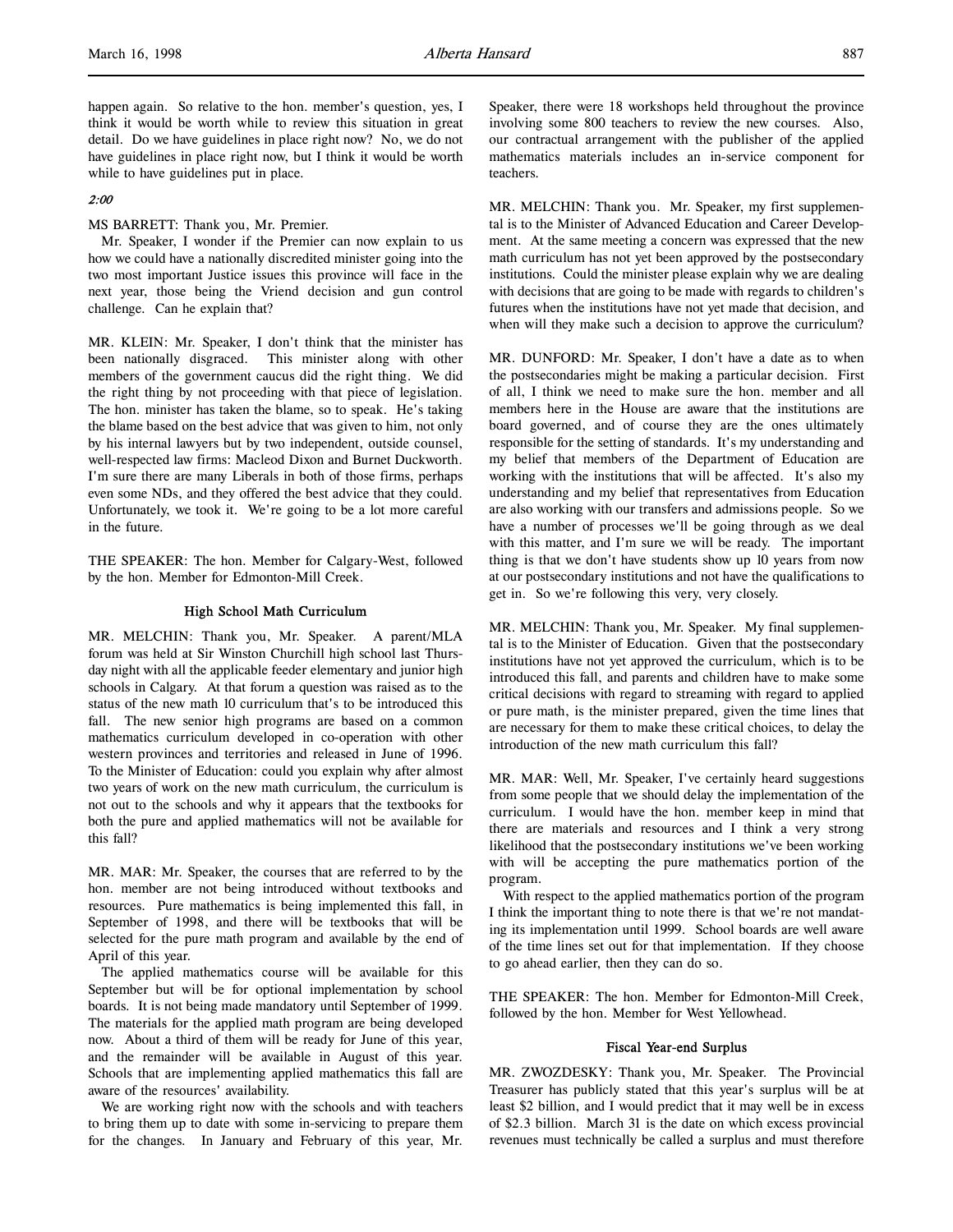be applied against the debt. Some sensible spending of the surplus should be in order for critical areas nonetheless. My question is to the hon. Premier. Given this huge pool of currently available funds and the dire needs of regional health authorities, education boards, urban and rural municipalities, et cetera, will the Premier tell us if his government will allocate some of the current surplus toward these critical areas?

MR. KLEIN: Mr. Speaker, we're constantly monitoring the situation relative to health and education in particular to identify pressure points, particularly pressure points that could be there on a sustained basis. If additional resources are required to alleviate those pressure points, those funds would be there.

MR. ZWOZDESKY: Mr. Speaker, what Albertans need to know today is how much the provincial government is allocating out of the existing surplus, to whom, and precisely when. Would the Premier comment?

MR. KLEIN: That decision has not been made. The hon. Minister of Health, I know for sure, is discussing with the RHAs in Edmonton and Calgary in particular and perhaps others throughout the province and working to identify these pressure points. We'll probably have a better handle on the situation by the end of the month. I will, if you wish, have the hon. Provincial Treasurer supplement.

MR. DAY: Mr. Speaker, that's entirely accurate. It would be presumptuous at this point for any more indication than the Premier has already indicated. Those discussions are ongoing with the Minister of Health and RHA chairs, wanting to be very clear where exactly the pressure points are and what the RHA chairs feel is necessary to alleviate them.

MR. ZWOZDESKY: Mr. Premier, why are you keeping Albertans waiting when you've known about the developing surplus for months and you've known about the pressure points for months? All we're asking for is a resolution to this issue now, because to those people who plan their budgets, every day is important.

MR. KLEIN: Mr. Speaker, I think it's fair to say that we'll have that information and should be in a position to have a good handle on the situation by the end of this month.

THE SPEAKER: The hon. Member for West Yellowhead, followed by the hon. Member for Edmonton-Gold Bar.

## 2:10 Educational Consortia

MR. STRANG: Thank you, Mr. Speaker. The Yellowhead and Pembina educational consortia have identified the needs for increased adult education opportunities within their respective regions. My questions today are to the Minister of Advanced Education and Career Development. How does the government plan to address this issue?

MR. DUNFORD: Mr. Speaker, I had the privilege of meeting with the Yellowhead and Pembina educational consortia just a while ago, and of course they were raising the issues that the member has referred to in his question. We just want all Albertans to understand that we remain committed to providing opportunities for Albertans wherever they may reside in terms of our postsecondary system.

For the benefit of the members I might mention that there are actually four educational consortia throughout the province. This is an Alberta innovation that we're extremely proud of. Each consortium forms a partnership with institutions and communities, and their role is really to address the learning needs as they arise. With the announcements on budget that we've had in the past, we talk about access, so we feel the consortia will be able to participate.

MR. STRANG: Thank you, Mr. Speaker. My first supplementary is to the same minister. Will the mechanism be put in place to ensure that a portion of this increased funding will flow to the consortium communities?

MR. DUNFORD: Well, Mr. Speaker, we're actually reviewing that, because right now there'd have to be a member institution that would apply on their behalf. After the presentation that was made by the members of those consortia, I do have some sympathy for their eligibility to apply directly, but again that's under review.

MR. STRANG: Thank you, Mr. Speaker. My final supplementary is to the same minister. There is a need for increased apprenticeship training opportunities in the Yellowhead region. Is there specific financial support to address this need?

MR. DUNFORD: Mr. Speaker, the supplementary question dealt with the Yellowhead region. I can't be that specific, but certainly we have put more dollars into the apprenticeship programs. We're all aware of the tremendous economic viability of the Edson and Hinton area. So I'm sure that they, like the rest of the province, are going to benefit from the increased resources that the Alberta taxpayers are putting in toward the apprenticeship programs.

THE SPEAKER: The hon. Member for Edmonton-Gold Bar, followed by the hon. Member for Calgary-Egmont.

## Welder Certification

MR. MacDONALD: Thank you, Mr. Speaker. Last December I alerted the Minister of Labour to yet another problem in his department. The Christian Labour Association of Canada, CLAC, is issuing misleading pressure welder documentation. The Alberta Boilers Safety Association is the only authority entitled to issue grade A, B, and C pressure welders' certificates of competency. However, the CLAC union was designating their members with a C class welding certificate despite having no approval from the boilers association. My first question is to the Minister of Labour. How many of these misleading C class welder tickets did CLAC issue?

#### AN HON. MEMBER: Come clean.

## MR. SMITH: Exactly, Mr. Speaker.

This is really a question for the Order Paper, but I would like to point out that the diligent work of the member did result in that correspondence with me. We have discussed the issue of that particular group issuing those certificates, and the matter has been brought up at the Alberta Boilers Safety Association. I'd be prepared to take the balance of the technical questioning and the specific numbers under advisement.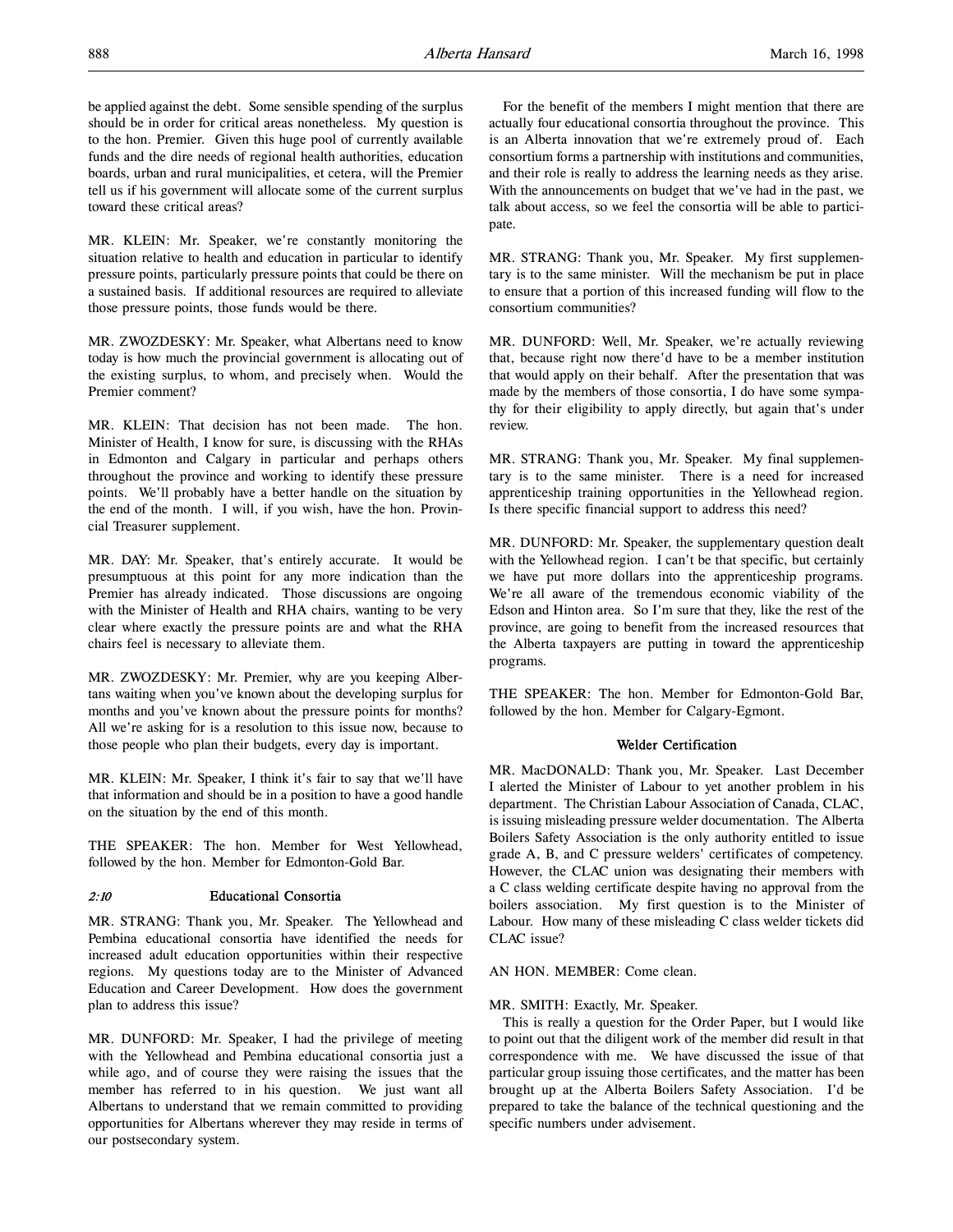MR. MacDONALD: Thank you, Mr. Speaker. Now, why was CLAC not mentioned specifically in the December article in The Pressure News so that all members of the industry could be alerted to the fact that this organization was responsible for these documentations? Why were they not mentioned?

MR. SMITH: I don't know, Mr. Speaker. We'll certainly ask the Alberta Boilers Safety Association to read today's copy of Hansard and reply accordingly.

MR. MacDONALD: Thank you, Mr. Speaker. My third question is to the Minister of Advanced Education and Career Development. Is this your department's idea of how to solve the shortage of skilled welders in this province, by allowing this kind of misrepresentation to occur?

MR. DUNFORD: Mr. Speaker, the apprenticeship program in Alberta is recognized not only by the hon. member but by people throughout Canada as being of high quality. Actually it forms the model that any other province, any other jurisdiction would be pleased to use. Certainly the hon. member, from his background in the trades – he's an excellent tradesperson himself – understands the seriousness that we in Alberta take to the apprenticeship system. I can answer the question, then, on behalf of not only my ministry but all of the people on this side of the House who are represented by the government of Alberta: that is not the way in which we would deal with skilled trade shortages.

We have an excellent program here, and this minister, under my watch, is not going to do anything to harm that. While I have the attention of the House, I would just say that I'm not sure I really appreciate the inference that the hon. member was trying to make.

THE SPEAKER: The hon. Member for Calgary-Egmont, followed by the hon. Member for Edmonton-Glenora.

#### VLT Petitions in Schools

MR. HERARD: Thank you, Mr. Speaker. The Calgary public school board has passed a motion that involves its schools in the debate over video gambling. To the Minister of Education: are you aware of the details of the board's involvement in this political issue?

MR. MAR: Mr. Speaker, this is an issue that I have received some calls on and have been made aware of through attendance at town halls in Calgary. The board of education has approved a motion in favour of displaying petitions in its 222 schools. My understanding is that their decision is very clear: the only petition that would be allowed is whether Calgarians would want a plebiscite on the issue of VLTs. The CBE has made it clear that students would not be involved in the petition, but at the end of the day the decision to display a petition for a plebiscite in a local school will ultimately be made by school councils within those 222 schools.

MR. HERARD: Thank you, Mr. Speaker. My first supplemental to the same minister: given that the board says it is simply exercising its democratic right to participate in political issues, will the board make both sides of the issue available in their schools?

MR. MAR: Mr. Speaker, I've reviewed the School Act, and the

School Act clearly sets out the division of responsibility between the government and Alberta school boards. Section 44 of the act gives school boards the right to make the decision that the CBE made. Deciding how and when to exercise that right is an important responsibility. The Calgary board of education has made it very clear that they will not take a side in the issue but only want to allow the narrow question of whether or not there should be a plebiscite. Again, my understanding is that they will allow individual school councils to have the final say on whether the petition would or would not be posted within their school.

MR. HERARD: Thank you, Mr. Speaker. My final supplementary to the minister: is it ever appropriate for school boards to involve their schools in political issues?

MR. MAR: Mr. Speaker, I guess on the policy issue the question is: is it allowed? The answer is yes, it is allowed. But no, I do not think it is appropriate. I think it is very interesting that the Calgary separate board of education has decided that its schools are not an appropriate place for having petitions to deal with VLTs.

THE SPEAKER: The hon. Member for Edmonton-Glenora, followed by the hon. Member for Highwood.

#### Anesthetist Shortage

MR. SAPERS: Mr. Speaker, if there is a national shortage of anesthetists, in Alberta this means that even when surgeons are available to take advantage of scarce operating rooms, operations cannot be scheduled because there are no anesthetists. This week the Calgary regional health authority will close operating rooms in the Rockyview and Foothills hospitals because of this shortage. Will the Minister of Health please inform the Assembly of the specific steps he is taking to recruit anesthetists to fill the five vacancies in Calgary?

## 2:20

MR. JONSON: Mr. Speaker, the member has identified what is, yes, a shortage in the Calgary regional health authority's area. I would like to put this in context, though. During the past year the number of physicians in the province has increased, and there's been a significant increase in the number of specialists. In the initiative that is under way, it is my understanding that the Calgary regional health authority is actively recruiting for those positions. I hope that they will be successful. Whatever information and resources as a department we can provide to any regional health authority involved in this type of recruitment in the area of certain specialties, we are certainly available to help.

MR. SAPERS: What special provisions is the Minister of Health putting into place to make sure that not one single surgery is canceled or delayed in Calgary because of the shortage of anesthetists?

MR. JONSON: Mr. Speaker, I think the hon. member well knows that highly specialized physicians in areas such as anesthesia are in great demand across Canada, across North America. There is no easy solution to being able to just produce two or three anesthetists out of thin air. These are, as I said, highly trained, specialized doctors. They are sometimes difficult to recruit because there is a very competitive situation out there. However, as I've said, in Alberta we have been successful in developing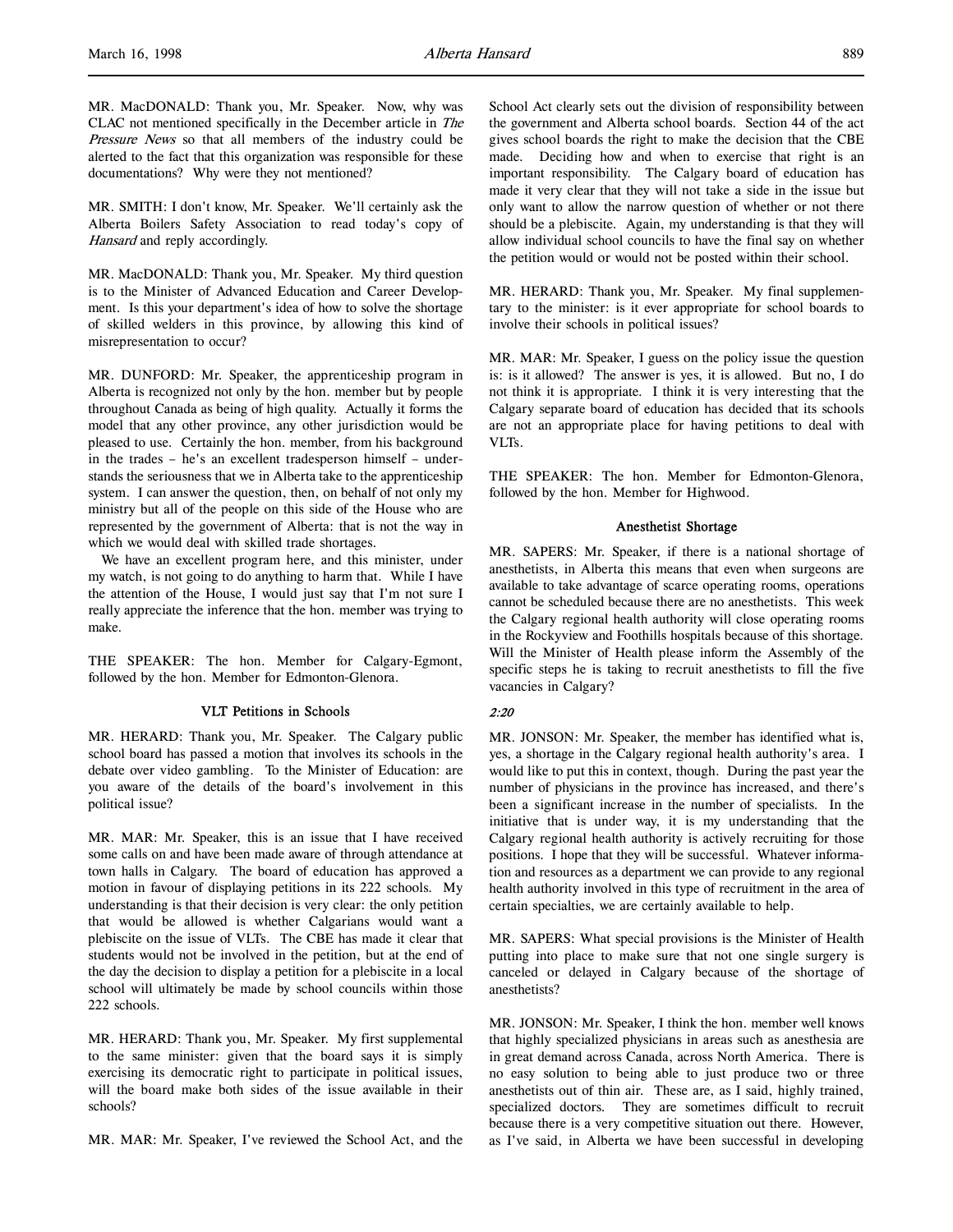within our own medical faculties or recruiting from elsewhere a number of very highly regarded, highly qualified physicians such as Dr. Rebeyka here in Edmonton, who is doing children's heart surgery for much of western Canada. This is one area, yes, that I recognize is an area of shortage right now. Recruiting is going on, and I certainly hope that this recruitment drive will be successful.

MR. SAPERS: Given that Calgary and Edmonton have to compete with the much higher incomes being offered in Toronto, Vancouver, and Victoria, will the Minister of Health please specify exactly how long he will let waiting lists for surgery grow before he makes more money available to regional health authorities so that they can recruit anesthetists now?

MR. JONSON: Well, Mr. Speaker, without getting into the matter of negotiations that are ongoing with the Alberta Medical Association, I would just like to indicate that the level of remuneration that an anesthetist is able to make under the current funding arrangements is quite substantial. As I said, this is a very specialized area, but I think we are quite competitive with other provinces in terms of our overall economic situation for doctors.

THE SPEAKER: The hon. Member for Highwood, followed by the hon. Member for Edmonton-Manning.

## High School Departmental Exams

MR. TANNAS: Thank you, Mr. Speaker. My questions today are to the Minister of Education. Late last year the Minister of Education announced that the November and April diploma exams were being eliminated to save money. There was strong objection to this action in my constituency, where our largest high school, the Foothills composite, is on the quarter system. We're all grateful to learn that they're being reinstated. Can the minister then explain and reconcile these two actions? What has happened? Is it a flip-flop?

MR. MAR: Mr. Speaker, my initial assessment of the program involving diploma examinations in April and November indicated that there were fewer students than expected writing exams at that time and that the administrative cost did not warrant an expanded program. However, upon review of schools like the one the hon. member mentioned and speaking with school officials, in my view now, despite the cost of these sittings, I think the discontinuation of these April and November sittings of examinations would make it extremely difficult for schools to implement or maintain some of the flexible programming such as year-round schooling and the quarter-mester system referred to by the hon. member.

Having taken a second look at the needs of the students and the needs of the schools to implement those innovative programs, we sought to find an alternative to canceling the additional exam sittings. Accordingly, we've reinstated three of the five diploma examinations for the November 1998 sitting with a further three diploma exam sittings in each of November and April thereafter.

MR. TANNAS: Mr. Speaker, my first supplemental, then, is to the Minister of Education. Can the minister assure the Assembly that this new initiative is cost-effective and commit to funding the quarterly exams for all three years of his Education business plan?

MR. MAR: Well, Mr. Speaker, reinstating a modified April and November exam sitting with three exams each supports the flexible programming in order to meet the students' needs. I think that on a per student cost basis it will also become more cost-effective as there is an increasing number of students who opt for that type of programming. The cost of administering these additional exam sittings will be roughly \$300,000 in 1998-99 and roughly \$330,000 per year for each subsequent year, and we will find that money from the existing budget.

MR. TANNAS: Mr. Speaker, my final supplemental is to the Minister of Education as well. What review process will the minister institute so that the modified program will have true longterm meaning for students?

MR. MAR: Mr. Speaker, I am a very, very strong supporter and believer in creativity and ingenuity and innovation in education, and I also am committed to providing choice to students. I think the commitment must be that we will continue to look at these programs, and if they are continuing to have positive results for students who take those programs, who make those educational choices, then we will find strong support for the continuation of such examinations.

THE SPEAKER: The hon. Member for Edmonton-Manning, followed by the hon. Member for St. Albert.

#### Video Lottery Terminals

MR. GIBBONS: Thank you, Mr. Speaker. Friday afternoon the government quietly released an AADAC report outlining the horrors of VLT addiction. It stated that the two main things that led to VLT addictions were the speed of the games and the easy access through bars and lounges. At the drop of a hat the government is ready to slow the machines down. My questions are to the minister responsible for promoting gambling. Will the minister slow down VLTs, or is her decision dependent on the approval from the Treasurer, who needs VLT moneys to balance his budget?

MR. HAVELOCK: There's no such minister in this government.

MR. GIBBONS: Thank you. To the same minister, the minister of lotteries and gaming, the member responsible: why is the government only prepared to deal with the speed of VLTs and not the easy access to them?

MRS. BLACK: Mr. Speaker, as the minister responsible for the Alberta Gaming and Liquor Commission, I'll take the question. There was an announcement on Friday that the government has asked the former Ombudsman, Harley Johnson, to head up a gaming summit at the end of April. This summit will ask Albertans to come forward with their ideas and concepts on gaming in the future for this province. All of the information will feed in through the summit and will be part of a review that the government committed to as a result of the lotteries review report that came out three years ago. I would suggest that the hon. member should actually pay attention to that summit and listen to the responses from Albertans that will come forward into the future. Insofar as the report that was released on Friday, I would ask the chairman of AADAC to supplement the answer.

#### 2:30

MRS. BURGENER: Mr. Speaker, I thank you for the opportunity just to clarify that the clinical study we released on Friday was a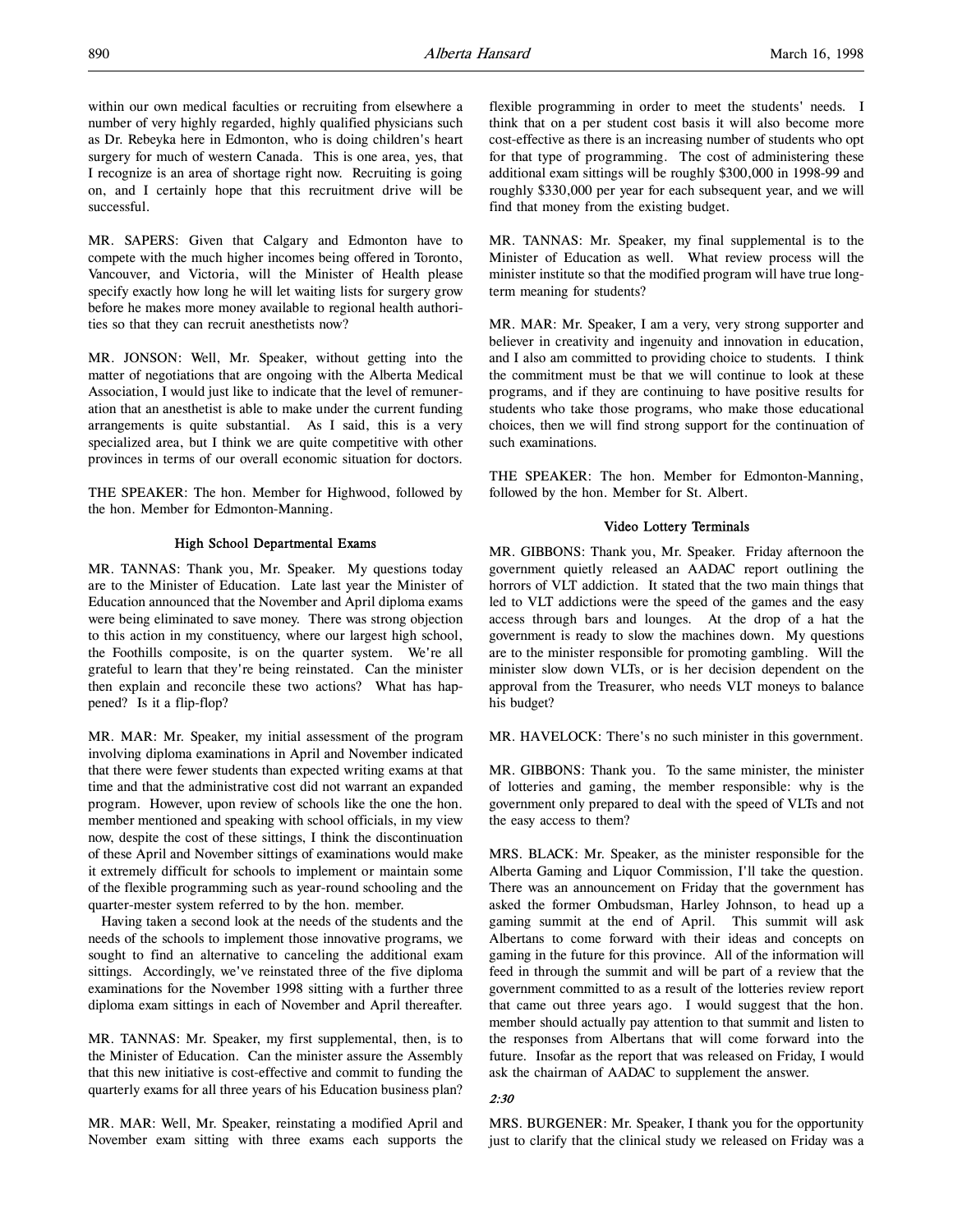very, very small sampling of about 84 people who found themselves in need of treatment. As a result of this small sampling, we chose to use that information to assist us in our treatment of problem gambling, which is our mandate. I'm sure the hon. member will be aware of the fact that AADAC has incorporated some of the recommendations that came through from that report.

I might point out that it's very important for those who work in the AADAC organization and the community that relies on them that the AADAC organization does not set the gambling policy of this government. It responds to its mandate to provide appropriate treatment. So the study was very helpful in providing some support for our staff persons in this respect.

MR. GIBBONS: Thank you, Mr. Speaker. To the same minister, the minister responsible for gaming and lotteries: why won't the government let Albertans decide the issue of easy access to VLTs through a provincewide plebiscite?

MRS. BLACK: Mr. Speaker, for probably the 10th or 15th time in this session I will go back again to the review committee report on lotteries and gaming that was headed up three years ago, where 18,500 Albertans responded to the public hearing process and the request for information to come in. Clearly, Albertans said at that time: let us make the decision on whether we have VLTs in our communities on a community-by-community basis.

We have honoured that commitment as a government, Mr. Speaker. Communities have made decisions on a community-bycommunity basis. Some have chosen to remove the VLTs; others have chosen to keep them in place. That process has been under way now for a couple of years quite frankly. So to change the process midstream I think would be ignoring the submissions from 18,500 Albertans who responded to the request from the Lotteries Review Committee who asked for ideas from Albertans.

Now, clearly, Mr. Speaker, communities have the ability to make that determination on their own, and there will not be a provincewide plebiscite on this issue.

THE SPEAKER: The hon. Member for St. Albert, followed by the hon. Member for Edmonton-Glengarry.

#### Health Services in the North

MRS. O'NEILL: Thank you, Mr. Speaker. One of the most positive aspects of our provincial health care system is that regardless of where you live or work in Alberta, you have access to the best medical care in the country. However, you need only to look at a map to see the challenges that face northern Alberta. Its vast geography and its sparse population make the delivery of health services in northern communities unique. My questions today are to the Minister of Health. Is the Capital region the only centre in northern Alberta that has trauma and critical care facilities?

MR. JONSON: Mr. Speaker, the regional hospitals in Grande Prairie and Fort McMurray provide what is referred to as level 2 trauma care or acute care. This deals with a large number of the needs in those particular regional health authority areas. However, it is also the case in the province that what was referred to in hospital categories as trauma level 1 is only provided for northern Alberta in the Royal Alex and Walter C. Mackenzie hospitals here in Edmonton.

I would like to point out, Mr. Speaker, that these two Edmonton hospitals do serve all of northern Alberta in this regard. The other thing is that highly specialized services of this latter type are, generally speaking, only offered in major centres all across Canada such as Winnipeg or Vancouver and Victoria.

MRS. O'NEILL: Thank you. My second question is to the same minister. Given the fact that the distance between Edmonton and the Northwest Territories is roughly 1,290 kilometres and the distance between Calgary and the U.S. border is approximately 325 kilometres, are there provisions in the funding model for regional health authorities that recognize the unique challenges of providing health care in northern Alberta?

MR. JONSON: Yes, Mr. Speaker, the current funding formula does have factors in the formula which provide for distance from major centres. There's a compensatory factor there as well as a factor with respect to the cost of doing business in northern Alberta. Those particular factors are applied all across the province, but certainly because of the distances identified by the member, they are more applicable or have more frequent application across northern Alberta.

MRS. O'NEILL: Thank you. My final question is again to the Minister of Health. Given the fact that the funding for health regions is on a population-based formula, if resources are added to address key pressure points, will these funds be applied equally throughout the province?

MR. JONSON: Mr. Speaker, the funding formula is certainly applied equitably across the entire province. The population funding formula also adjusts for the most recent population statistics that are available to Alberta Health. For instance, this year there is very strong population growth in a number of centres due to our strong economy, and we will update population figures for places such as Calgary, Fort McMurray, and Grande Prairie to recognize as nearly as possible their very rapid population growth.

THE SPEAKER: Before we proceed to Orders of the Day, may I take this opportunity to congratulate and thank all hon. members in the House for outstanding decorum and demeanour in each of the last two days. Very much appreciated.

Might we revert briefly to Introduction of Guests?

HON. MEMBERS: Agreed.

head: Introduction of Guests

(reversion)

THE SPEAKER: The hon. Member for Edmonton-Calder.

MR. WHITE: Thank you, Mr. Speaker. It's with pride and great pleasure that I introduce today to you and through you to the Members of the Legislative Assembly 18 visitors from the Alberta Vocational College English as a Second Language course. They're here with their instructor, Yuri Drohomirecki, and they are in the public gallery. I gather they hail from some 13 different nations to come to our province to make Alberta their home. They are desperately learning the new language and the new culture, and hopefully they're here to understand a little of what we do here and view democracy in progress. I'd like to ask them to rise in the public gallery and receive the warm welcome of the House.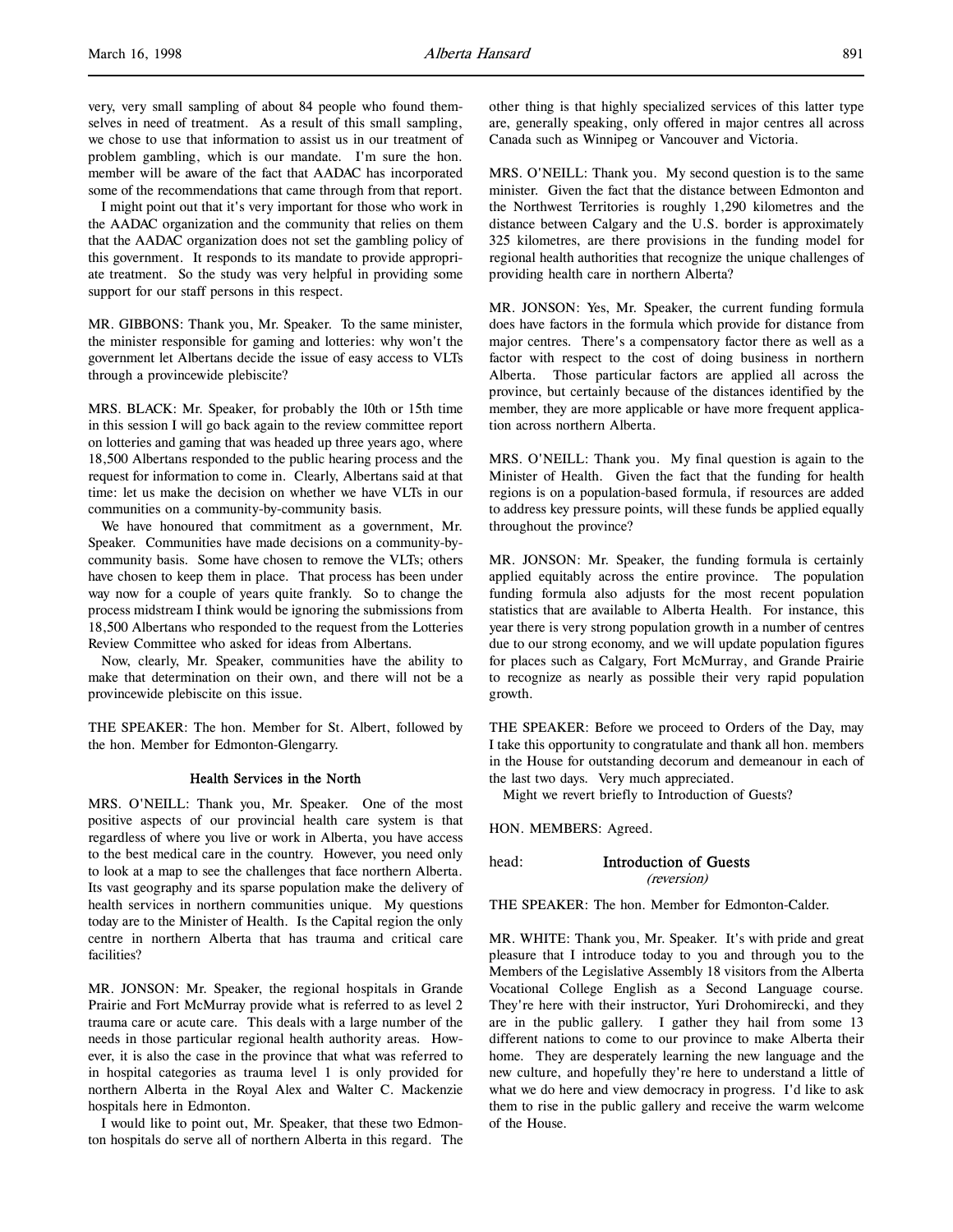head: **Orders of the Day** 

head: Government Bills and Orders head: Second Reading

## Bill 20 Fair Trading Act

[Adjourned debate March 9: Ms Blakeman] THE SPEAKER: The hon. Member for Edmonton-Calder.

MR. WHITE: Yes, Mr. Speaker. I rise today to add to the debate on Bill 20, the Fair Trading Act, sponsored by a member from the northeast part of our province. It's a very good step, I might add, amalgamating some seven pieces of consumer legislation into one and therefore serving the community much better. It is a fair whack of reading, mind you, but the index and the manner in which it was brought together deserves some praise for the drafters of this legislation.

There are some new provisions to it too. The particular one that I'm interested in, having been the recipient of a negative bill at one time – I can see that the act should include that provision and in fact does. From all I can see, the enforcement of that provision will not be that terribly difficult to deal with, particularly if it occurs in the magnitude of the last negative billing act that occurred in this province. I have to say that each and every one of the provisions would be up for debate in subsequent readings of this bill in a section-by-section, clause-by-clause analysis, and perhaps some additions and deletions are in order to get the best possible piece of consumer legislation that this province can have.

## 2:40

There is an area of concern in the way of fair trading that I'd like to bring to the government's attention in preparation for subsequent readings of the bill, and that deals with the purchase of automobiles in this province, not so much new automobiles but those used vehicles, everything from the vehicle that is just off the lot and is second-owned way down to the other end, the purchase of the winter beater, as it's described, and the provisions that centre around what's called in the business whacking. It's a term used for rolling back a speedometer and therefore making an automobile appear for all intents and purposes to be much less used than it is.

It's a fairly common practice in this province, whereas in other provinces it isn't, primarily because of the provisions in various and sundry acts that prohibit this practice. The ramifications of being caught are so severe that a practitioner in the automobile business would lose his licence and therefore his livelihood. The curber would and could be subject to a substantive fine and be brought to ridicule as well. I would think there would be some provisions in this Act that could cover that, not necessarily in the highway vehicles act but more in this act in that it has to do more with fair trading than anything else.

In fact, there are a number of other areas in that same vein that I think should be considered, too, when we get to the clause-byclause section review of this bill. They centre around a practice that does occur in this province but which is severely restricted in other provinces and in states of the United States of America, and that is the practice of custom sales of stolen automobiles. What occurs, I understand and I'm told by those in the business, is that when an automobile has been written off, the SIN registration number is out of service. It is then lifted from that automobile, and an automobile with the same general appearance and specifications is then stolen and the numbers swapped. That automobile is then sold as the wrecked automobile. Now, that doesn't occur in other provinces because when that automobile is written off, the SIN is registered such that it cannot be then activated again. It can't go through any process other than being totally scratched. If the number does come up for reregistration, the number will be a red flag.

I gather the department is working at a solution, but I don't think – at least to my knowledge it doesn't appear – that that has occurred and that it is fully in place at this point. If it is, then I don't see it in this piece of legislation so as to attract the attention of a consumer such that the consumer would know that this kind of practice – that is, the trading of SINs – in fact is against the law and that there are provisions for that.

There are a number of other areas in the Fair Trading Act that should have some further scrutiny and perhaps some additions, and that's getting into the area of selling mutuals, selling financial instruments and the like. There are some fairly good provisions under the act that deal with the Alberta Stock Exchange, but they certainly don't appear in the Fair Trading Act, and it doesn't refer to them either. I think that would be a reasonable location for some provisions, perhaps in the area of division 4 or one of those divisions that covers credit and credit ratings and the disclosure of some of those kinds of things.

The use of credit cards over the Internet is of some interest to many of us that have received bills that we did not think we incurred – in fact, we didn't order anything – and they continue to show up on a credit card bill. There doesn't seem to be anything that this Legislature intends to do about that. Perhaps there isn't anything that can be done beyond the provisions of this act. The use of credit card and credit card numbers on the Internet is becoming a much bigger business than we anticipated a number of years ago when the last renovation of these sorts of bills took place and, I suspect, will continue to grow at an exponential rate. Likewise, the fraud that occurs will be growing at an exponential rate also, and perhaps there should be some provisions to curb that trend.

There are a number of provisions in this act with regards to the leasing of all and sundry items. I suspect – I haven't read specifically where the act repeats the earlier provisions, but hopefully it will – that in the terms and conditions of reclamation of the goods leased on a longer term basis that are reclaimed prior to the completion of that lease, the asset can be disposed of through public auction to establish a price, and then the collection of that residual value of the asset can thereafter fall to the original lessor to settle the account in law. But I don't see the provisions precisely, and it concerns me that we're going through this renovation of this act and I haven't been able to put my finger on it. Perhaps the minister would assist with that when we get into the finer provisions.

I might note that there are a number of people that are really quite happy with the legislation, albeit they do have some reservations about various portions of the act. I note with interest that an old friend of mine, Ross Bradford of the Better Business Bureau, is quite pleased with the legislation, as most of this side of the House is also, but there is some need for visiting and discussing, in his view, section 42 and sections around that.

Mr. Speaker, I have a number of specific recommendations and questions to be asked and hopefully answered to perhaps even modify the bill in later readings. But as to the principle of the bill, I must commend the Member for Bonnyville-Cold Lake again for bringing the bill forward and commend the drafters of the bill,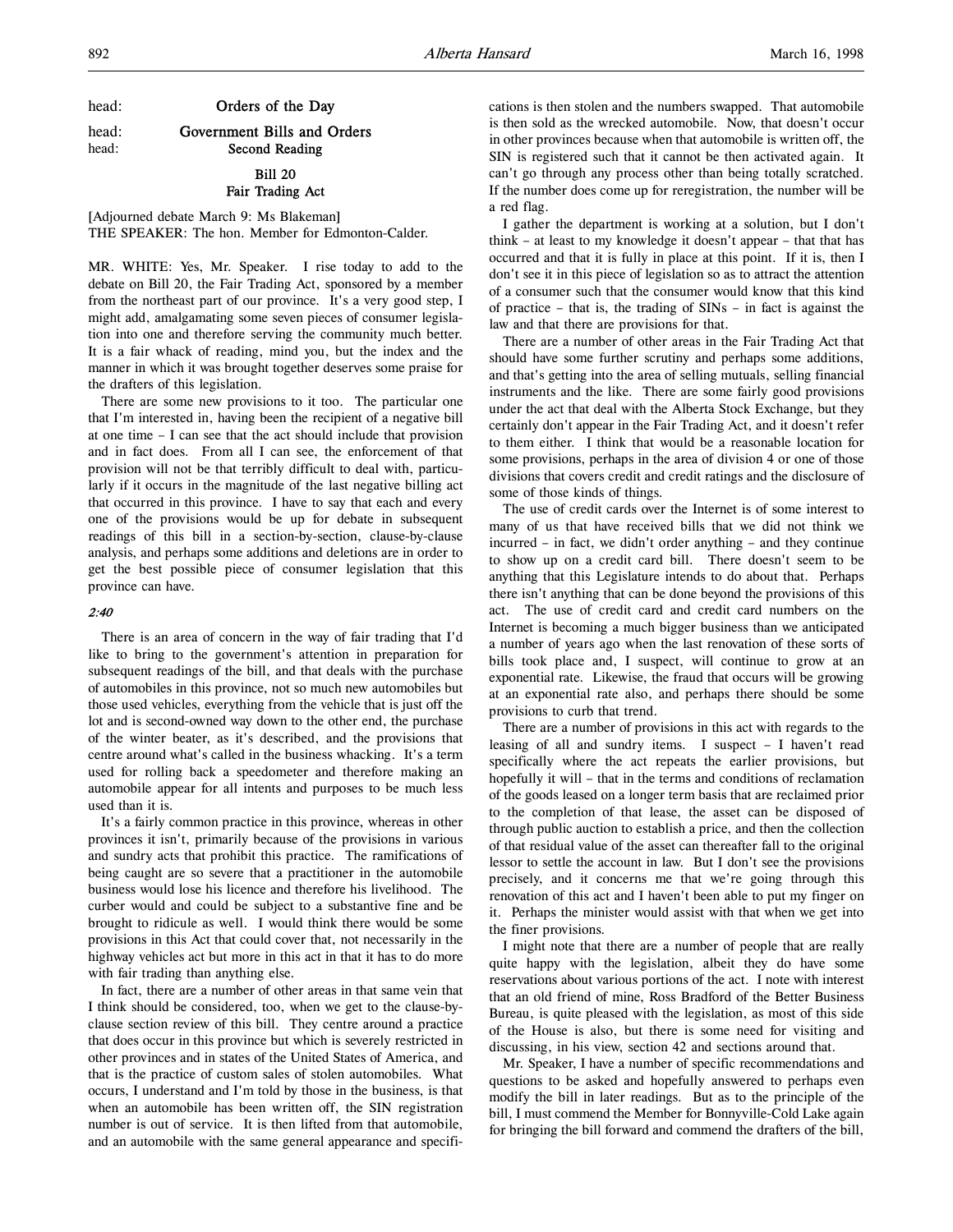a very, very readable bill, something that does not always occur in this Legislature.

Thank you for your time and consideration, sir.

THE SPEAKER: The hon. leader of the ND opposition.

#### 2:50

MS BARRETT: Thank you, Mr. Speaker. I, too, commend the sponsor of this bill for bringing it forward. I know that at one point many years ago, when Dennis Anderson was the minister of consumer and corporate affairs, he had started working on this type of legislation. In principle it's certainly overdue, but I do have a few comments about the bill and its shortcomings.

I think it's important to note that marketplaces exist to serve the community at large. This bill remains a bit of a hodge-podge amalgamation of statutes lacking a common thread. I note that it does have limited scope and it does not sufficiently address telemarketing. I would say that it lacks a clear guiding philosophy, which is not to say that it's not a decent bill in principle – it is – but it would be much improved if it had a sense of a guiding philosophy. I believe it leaves the public policy-making much too much to the minister through regulations. However, I guess I've been saying that pretty consistently since I got re-elected in 1997. When I was not in the Assembly, I noticed, because I was reading Hansard and the bills in that three and a half year period, that a majority of the bills that were passed by the Assembly – a majority – actually gave enhanced powers to cabinet – i.e., through regulation – and took away powers from the Legislative Assembly.

One of the things I would suggest is that it doesn't spell out the basic principles in the form of what I would call a consumer bill of rights against which government policies or legislative initiatives could be measured. They are still addressed but not in the context of what should be, I would say, a consumer bill of rights. These include the right to product safety and quality, the right to honesty and fair dealing, the right to information, and the right to effective remedies. It does not assist consumers in making wellinformed purchasing decisions. It merely maintains the status quo.

Consumer protection legislation must apply without exception or limitation to all types of consumer transactions, I would argue, whether property or goods or services. For example, it doesn't clearly include modeling schools, self-improvement schools, fitness clubs, funeral services, 1-900 telephone numbers, and price scanners in stores. That's a really interesting one.

I haven't had a chance – you know, being the leader of a twomember opposition caucus keeps you really busy. You never get around to doing all the research you'd really like to do. But I do know about some studies, mainly out of the States but confirmed in a couple of locations in Canada, that up to 30 percent of the products that are analyzed by those price scanners are wrongly analyzed. In other words, the price that pops up on the computer screen and the price that the consumer pays, unless she or he made note of the price that was marked on the shelf, is higher than the price that was marked on the shelf, up to 30 percent in some American cities. I can't recall the actual statistics for the Canadian comparative studies, but some of them were pretty shocking. There is no restriction against incorporating that kind of remedy to those problems in this kind of bill. I'm kind of surprised that it didn't come up, but maybe I heard about these studies and nobody else did. That's entirely possible too. I tend to flip around on the radio dial when it's time for news. You know, one time I'm listening to one newscast, and half an hour

later I'm listening to another one. But I know I heard it on a couple of occasions.

I believe also that the bill fails to sufficiently address telemarketing practices, which require, I'm sure, additional scrutiny. It merely enables the minister to address those situations through regulations. I mean, I don't want to overdemocratize things, but me, I like to see some things done in public and particularly from the consumer protection angles. Those things should come before the Assembly. If there's dirty laundry out there, let's wash it inside here and fix the rules in a way that the public can see the dirty laundry, first of all, and see the kinds of rules that we're trying to implement to remedy those problems.

The cooling-off period provided to consumers to enable them to read contracts and reflect on their major purchases is, well, not long overdue, because we do have some provisions, but I think we may benefit by having a longer period of time. The seven-day cancellation period, for example: the reason for the seven days is not spelled out. I don't see why we couldn't have up to 30 days for that cooling-off period.

Also, when it comes to consumer product warranty, I believe protection should extend to all consumer goods both new and used and to all consumer services. Now, I might be out of my territory here. I may stand to be corrected, but I don't think the interjurisdictional debates between the provinces and the federal government would have any impact on my requesting that that concept be part of the bill itself, not part of the preamble but part of the bill. If I'm wrong, if there is some jurisdictional reason that we couldn't do it, then I'm pleased to know about that. The design and content of the written warranty document should be regulated to ensure that certain relevant information is provided in an understandable and meaningful fashion.

My reading of the bill indicates that consumers don't necessarily have the right to prepay debts before they are due without penalty. Now, I understand that the bill was attempting to be flexible here, but I don't believe that that was spelled out.

I am delighted that interest rates for credit cards must be disclosed in the consumer's application for credit. All of those provisions I think are excellent. Let me just see. I've got more under credit here.

When a store or service facility goes bankrupt, consumers should have the right to the return of their deposits before commercial creditors are compensated. I have always believed that. If I'm not mistaken – oh, I don't think I am. It might be tricky to look it up unless all of the old Hansards are on line. I remember doing up questions for the late Grant Notley on that very subject a long time ago. It would have been between '82 and '84. I know I did. So I'd like to make that point.

Yes, here's another flaw I think. When goods purchased on credit are found to be defective, I believe consumers should be able to withhold payments instead of having to pay and then pursuing suppliers in court. I mean, that is a very simple legislative technique to make sure that suppliers and manufacturers – remember the supplier provides you with a product that's defective, and the supplier isn't going to get paid because you have the right to withhold payment on that credit card until the product is rendered satisfactory to the consumer or returned to the manufacturer. I can tell you that the supplier is going to go after the manufacturer to get the money. The supplier is not going to be caught in between. So I don't see any reason why we could not have that provision in this bill.

I also would like to argue that all creditors, not just collection agencies, should be prohibited from engaging in certain objection-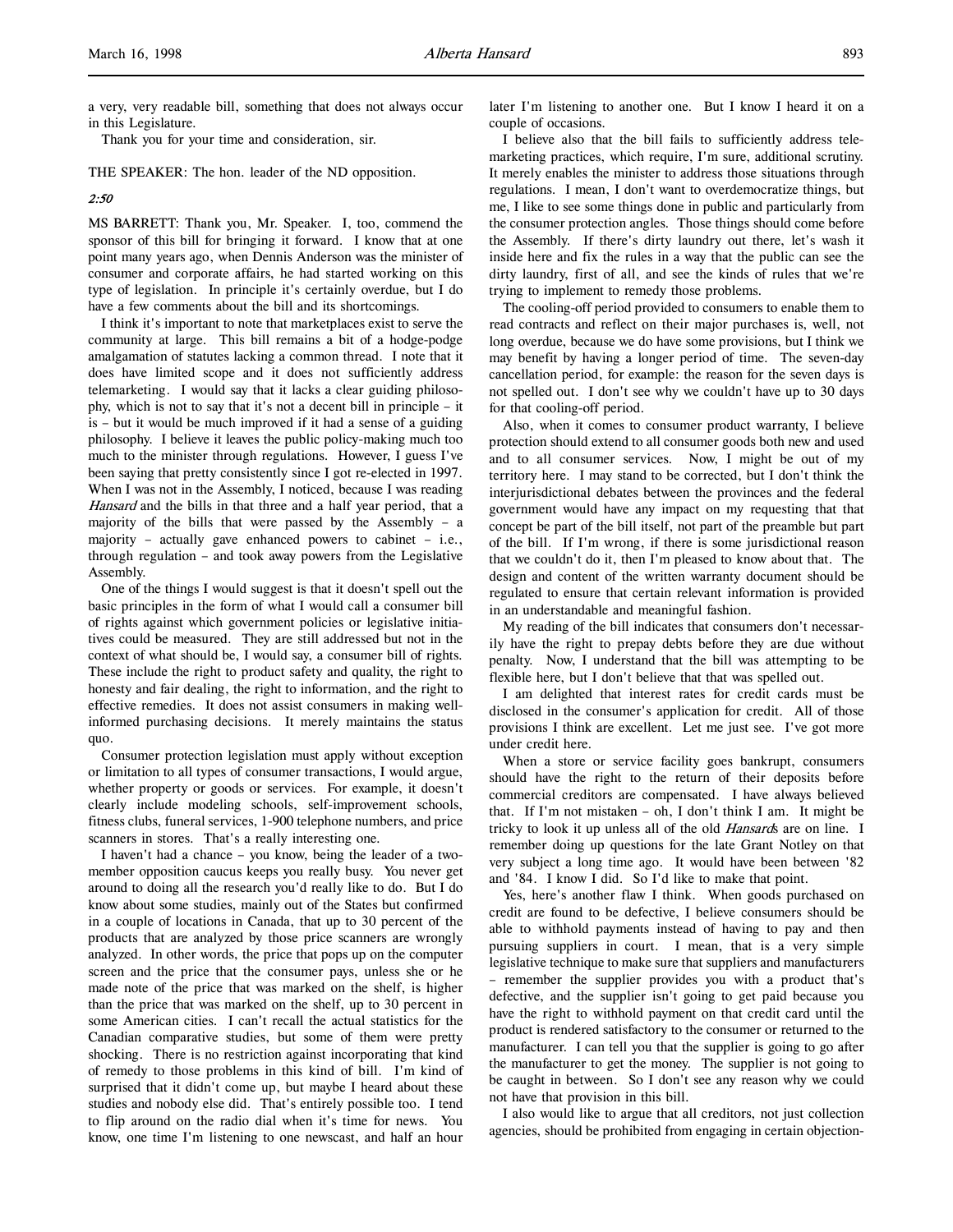able collection practices. Those prohibitions should apply to department stores or financial institutions that do their own inhouse collections of consumer debts. Now, I must say that in all the years that I worked here as a researcher, as an MLA, and then returned recently as a MLA, I cannot recall a constituent phoning me up and telling me about bad practices of department stores trying to collect moneys owed to them. I do know of stories – I can give you too many examples of these – where the collection agencies have acted like sanctioned bullies. Perhaps it is that the department stores, if they're not satisfied with the response they get from the debtor, turn the matter over to a collection agency. In any event, there's no harm in protecting the consumer by expanding the notion that creditors have to avoid objectionable collection practices. To encourage creditors' compliance with the act, it seems to me that the consumer should have the right to damages if a debt collector contravenes the act and should also be able to apply to a court for cancellation of that debt.

Oh man, there's so much here. You know, I think I'll get to the bottom line. I've got a lot of information I'd like to deal with here, but I think I'm going to save most of it for committee reading. Otherwise, I'm going to take up my full 20 minutes, and you know I don't like to do that. My number one policy is that my speeches conform to my height.

I'll go to consumer education then.

MR. BONNER: You're five foot six.

#### 3:00

MS BARRETT: The Member for Edmonton-Glengarry flatters me. He says I'm five foot six. I should advise the Assembly that at my highest point I was four feet 11 and three-quarters; I'm now down to four feet 11 and one-quarter. I'm on the wrong side of 40, everybody, the wrong side of 40. Look what's in my hand: the reading glasses to prove it. Honestly, the `bifoggles'. That's what some people call my bifocals: the `bifoggles'. "What's the matter with you, Pam? Can't you see properly?" [interjections] Yeah, the 'bifogeys'. Good one.

Let me get down to the bottom line: consumer education. The main problem with consumer protection is lack of consumer awareness. I'm going to attribute this to the incredible downsizing of the consumer and corporate affairs department, having absorbed it into first one department and then another. The lack of awareness is markedly higher amongst the more vulnerable groups such as the poor, the uneducated, the elderly, the new Canadians, those living in isolated areas. This is absolutely true. Go shop at Lucky 97 or some of these other places and see. Well, actually, some of those people are pretty smart. Although I know it can't come under the terms of this bill – or possibly it could – I would like to see the government actively educate people of their rights and protect them from exploitation.

The bill further allows for the establishment of industry-based boards for self-regulation. I am 100 percent opposed to that. Self-policing is inappropriate in a complex world like we see today. As the self-regulation industry is biased, it will not serve the public interest.

Finally, let me say that I believe the remedies in this legislation actually encourage litigation. A consumer complaints board, if established, would be a much more effective means of adjudicating disputes between consumers and suppliers. You know, the Premier said a couple of days ago in the context of the sterilization victims' claims that he doesn't want to see a cottage industry of lawyers developing around this issue. Well, that's what has happened in the small claims courts, and on that note, the

monetary jurisdiction should be increased at the small claims court. The bottom line is that encouraging litigation just really reduces human beings to being a bunch of little consumers and self-employed contractors and robs us of the notion of institutions that provide for the common good and for society. We are not just a bunch of individuals; we are a society. Bringing back something like a consumer complaints board I think would help remedy that.

I'll leave the rest of my comments to committee reading. Thank you, Mr. Speaker.

THE SPEAKER: The hon. Member for Airdrie-Rocky View.

MS HALEY: Thank you, Mr. Speaker. I have just a couple of brief questions for the minister and the hon. member who's carrying the bill for her. It's with regard to the Auctioneers Association of Alberta. I understand that they had some serious concerns about the legislation, the Fair Trading Act, that in fact as a consequence of this legislation we are repealing the Public Auctions Act. Their concern was that they felt they hadn't been fully consulted on it. I understand that you have met with them. I'm wondering if you could enlighten us as to whether or not their concerns have been satisfied or if in fact you'd be looking at amending the legislation when it does get into committee.

Thank you.

THE SPEAKER: The hon. Member for Edmonton-Manning, followed by the Provincial Treasurer.

MR. GIBBONS: Thank you, Mr. Speaker. I rise today to speak to the principles of Bill 20, the Fair Trading Act. This is a very extensive bill, and to the Member for Bonnyville-Cold Lake, my compliments for bringing such an extensive bill forward. It is very important to Albertans. I give very strong praise to the hon. member for all his work.

As I look at this Bill 20, the Fair Trading Act, for the most part this act simply is an amalgamation of seven different pieces of consumer legislation into one. Whenever we hear – and I get a lot of calls from the industry I was from – from seniors that are being victimized by fly-by-night renovators or corrupt tradespeople, we ask ourselves: are there any regulations that can help them? The most important part of this bill is the increase to consumer protection for seniors, as far as I'm concerned.

It noticeably cuts the red tape, which modernizes the legislative framework. It has been 30 years since this bill was last worked on, and so many changes have taken place in that period. This is way overdue.

We all know that most people in Canada live with credit cards; this is a credit card world. It is becoming common to listen to tales of people in our lives that know someone who has been taken by a credit card scam, and I hope we don't get as bad as we keep reading about in different news reports. To carry credit cards is easier, less cash in the pocket. We all know how easy it is to use the credit card, and we pay everything by card. We have to be very careful of it.

One thing that was brought forward is under section 42. Some of the people that have been approached, stakeholders and interest groups contacted by our researchers – Miss Wendy Armstrong of the Consumers' Association of Canada, Alberta branch, says that overall they are pleased with this legislation and want to see it passed. They did express concern regarding how much appears to be left up to the regulations. They would like a formal process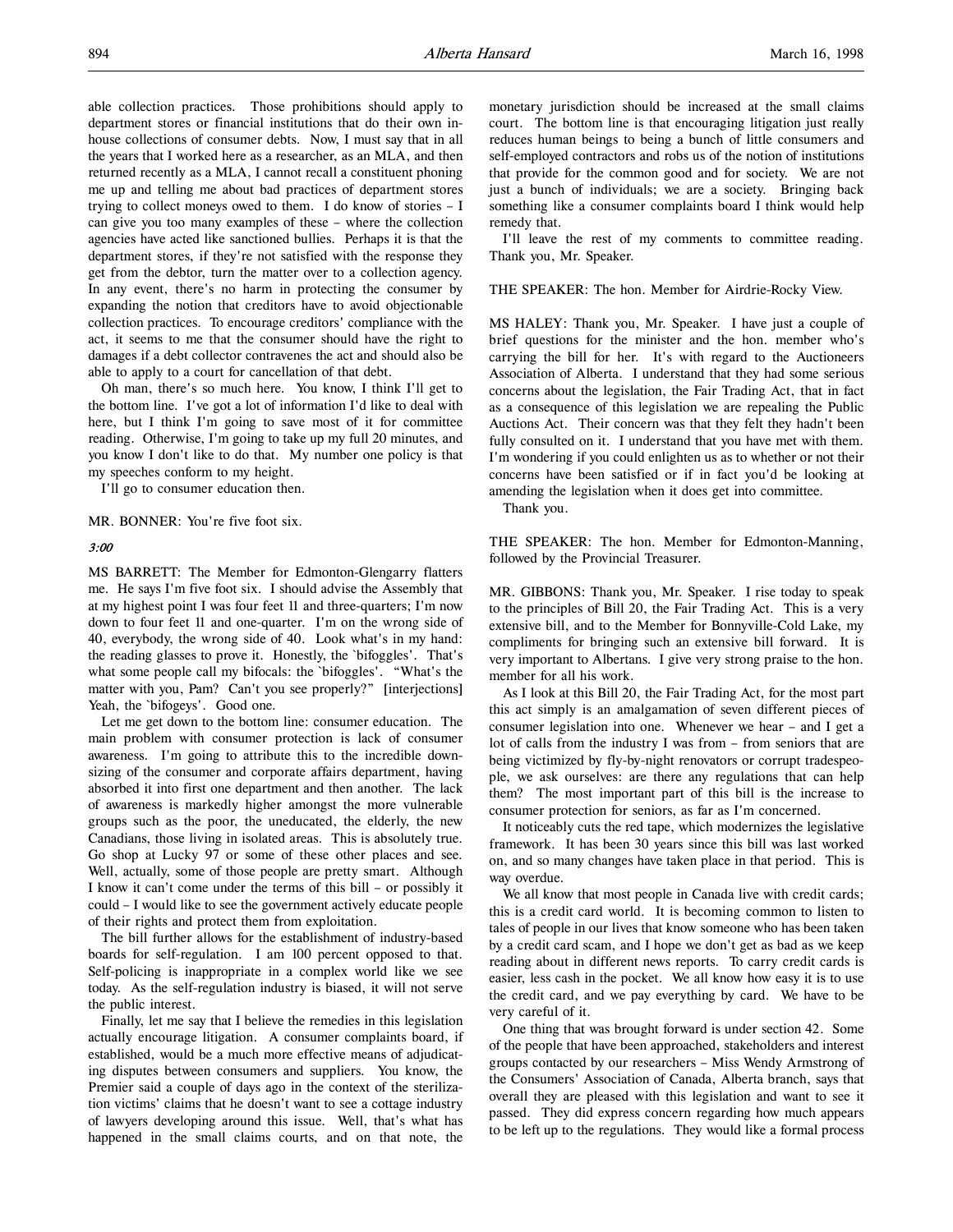put in place requiring the minister and the department to consult consumers regarding regulation changes.

Section 42 is a new and very important section which allows the minister to deal with recent and emerging consumer fraud issues like telemarketing and Internet sales. Because these facts of modern life are changing and are still new areas of consumer fraud, the government will argue that this must be left entirely up to the regulations so changes can be made easily when they are needed. However, in the next decade ahead this will likely be the biggest growth area for consumer fraud. To cut the Legislature out of dealing with these emerging consumer issues is not only undemocratic but also completely undermines the role of the Legislature to enact laws and protect Albertans. Therefore, this section dealing with these emerging consumer issues should be included in the legislation.

The government has done a relatively good job in doing their homework on most of this bill, but by leaving telemarketing and the Internet up to the regulations, one cannot help but think that the homework was not done relative to the issue. The government should have at least taken a stab at consumer protection in this area. MLAs could better fulfill their obligation to their constituents if they could debate and discuss these issues as part of the legislation.

It should be noted that other pieces of extensive legislation are also updated yearly by the government. For example, the new Municipal Government Act, which was first introduced in 1994, has experienced amendments every year as changes occur with the ways municipalities operate and adjust their roles.

We also contacted the Better Business Bureau, western division, a gentleman named Ross Bradford. They are, overall, quite pleased with the legislation and want it passed. They also expressed concerns regarding the extent to which the act will rely on regulations. I'd like to note that the Better Business Bureau and the Consumers' Association of Canada, Alberta branch, have one main concern with this piece of legislation. They're especially concerned about how much is left to the minister's discretion through the regulations. Both groups want this legislation passed but still have this concern. A question to the minister: what specific steps will the government take to make this information in regulation a public process, one that includes at least the two groups mentioned above as well as the public at large?

The Canadian Federation of Independent Business. We contacted Brad Wright. They're very happy with the legislation and look forward to easy passage.

We also contacted the Alberta Construction Association, Merv Ellis. They're pleased with the bill overall and therefore support it. They say that the bill tends to modernize consumer protection, which is needed. Some concerns were expressed confidentially.

One that was brought up previously by a member is about the auctioneers. They're not pleased but are looking forward to more information and dialogue.

Mr. Speaker, I await committee for more input. Thank you.

#### 3:10

THE SPEAKER: The hon. Provincial Treasurer.

MR. DAY: Mr. Speaker, I too would like to congratulate the member for bringing forward this bill. The opposition member who just completed his remarks alluded to the fact that a number of associations have in fact given some endorsement, albeit cautiously in some cases, to the bill. I commend the member for a lot of work that he's done in terms of consultation and doing the fine lines of this particular legislation.

There are fine lines that are represented. There's the fine line between just how paternalistic a government should be and, also, stepping up to the plate to help alert citizens to the very real dangers that can sometimes be imposed upon them. As a Conservative government we need to make sure that we don't overstep that line and become all things to all people, but I do think there are protections that are necessary and that this bill indeed contains some of those protections.

I just want to briefly reflect some of the concern related by the Auctioneers Association, Mr. Speaker. The whole business of auctioneering is something that is unique, I think, in the marketplace in terms of the buyer/seller relationship and also with the negotiations that go on between the buyer and the seller. The auctioneer himself being a person who is representing both parties at one time, that makes for a degree of uniqueness, and the fact that it is the freest of market systems in some ways, because the product being sold goes to the highest bidder, goes for what it is worth at that time in the present circumstance. Because of that very unique and important relationship, I think the Auctioneers Association and its representatives make a good point when they say that their act should not be one of the ones which would be included in this bill.

Because this bill embraces a number of acts, I believe it does have a streamlining effect, and it's laudable for that and should be supported for that purpose. Anytime a group of citizens comes forward with some very real arguments on how the industry and in fact the public can be negatively affected by a particular piece of legislation, then we as legislators do need to attend to their concerns.

I think the auctioneers act, as it presently stands, serves the public well and is a very good, protective piece of legislation as well as an enabling piece of legislation because it allows auctioneers to do their job and to practise their profession, but if included in this particular act, I think it would severely restrict and diminish the capabilities of the ongoing relationship between buyer and seller that is afforded by the process of auctioneering. Since there have been very few weaknesses shown with the present legislation that applies to auctioneers today and because they have a very strong bonding system in place for all auctioneers, which would prevent and protect should a difficulty arise with somebody practising in that particular profession, I believe they make a good case for their act being exempted. I would hope at the committee stage that would be given some serious consideration. I know that the minister and the promoter of the bill have had meetings and are concerned about this, and they're showing good and valid interest. I would hope that that interest would continue so that the concerns represented by the Auctioneers Association are dealt with in a very clear way.

Those are my remarks today at second reading, Mr. Speaker.

THE SPEAKER: The hon. Member for Bonnyville-Cold Lake to close the debate.

MR. DUCHARME: Thank you, Mr. Speaker. In reference to the concerns that were raised by the Auctioneers Association, I'd just like to share at this time that discussions are ongoing. We are hoping that if there have to be necessary changes in regards to the act, that would be looked at when we work in Committee of the Whole. So at this time I'd like to pose the question on second reading.

[Motion carried; Bill 20 read a second time]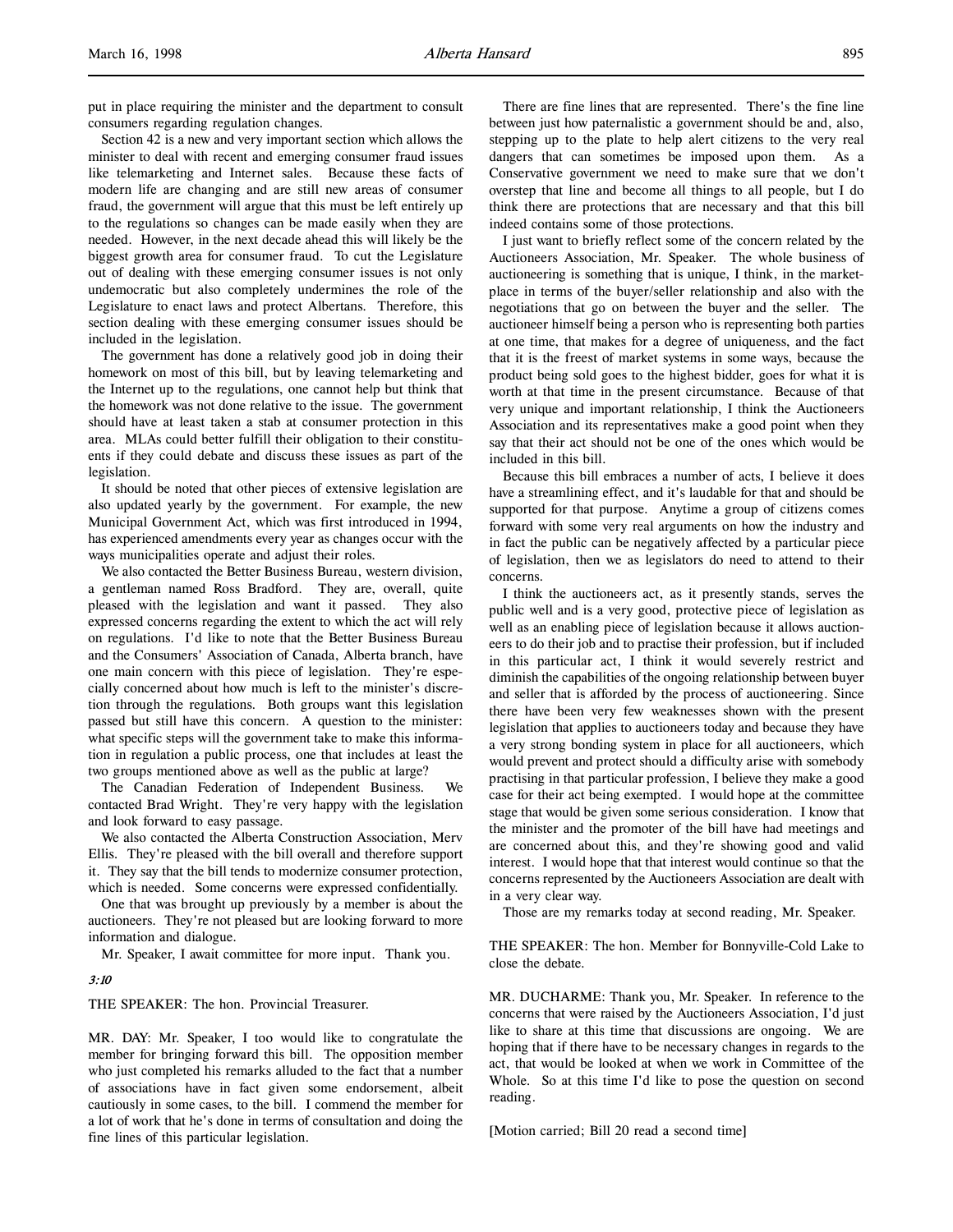## Bill 24 Medical Profession Amendment Act, 1998

MR. JONSON: Mr. Speaker, I would like to move second reading of Bill 24, the Medical Profession Amendment Act, 1998.

The College of Physicians and Surgeons of Alberta has requested amendments to the Medical Profession Act for the 1998 spring session. This particular bill has three major parts to it; I should say really two major parts and one minor. First of all, it is designed to implement the physician achievement review program. Secondly, it is designed to clarify and remove certain restrictions on the College of Physicians and Surgeons' ability to levy fees. Finally, Mr. Speaker, there is a housekeeping amendment concerning the cost of discipline hearings.

#### [The Deputy Speaker in the chair]

First of all, Mr. Speaker, I'd like to speak regarding the physician achievement review program. The intent of the PAR program is to provide regular feedback to physicians about their performance in practice, promote continuous improvement in medical practice, and promote a dialogue between physicians and patients on quality of care issues. I think it's significant that the profession has brought forward this program. It is quite common to many occupations and professions to have a program within their organization of continuous improvement and upgrading of practice, so this is certainly commendable in that it brings this type of a program to the College of Physicians and Surgeons. This is not to say that many, many physicians across this province do not avail themselves of upgrading opportunities, keep current with the latest discoveries, the latest techniques and applications of treatment in the province. But this provides an overall program, and it is quite special, I think, in that it does look to those members of the public receiving service as an initial source of information.

Mr. Speaker, the bill provides that at least once every five years a physician performance committee, appointed by the College of Physicians and Surgeons, will conduct a general assessment of the professional performance of each licensed physician through a standard questionnaire process. An individual assessment may be carried out following a general assessment where indicated. This individual assessment could involve chart audits, observations, observed action, case review and may also lead to a more formal assessment with written tests and remedial activities.

Mr. Speaker, legislative changes are necessary to provide a statutory basis for the program and to enhance confidentiality provisions to ensure that the objectives of the program can be met without fear of third-party demands related to civil or other proceedings.

Mr. Speaker, the second major area of the bill's content deals with fees. All of the current provisions in the Medical Profession Act which authorize the College of Physicians and Surgeons of Alberta to make bylaws respecting various types of fees will be moved to a new section 97. Section 97 will also clarify that the College of Physicians and Surgeons may levy annual fees for registration of diagnostic and treatment facilities, fees for accreditation and inspection of diagnostic and treatment facilities, and that these fees are separate and distinct from the fees for other types of registrations. Section 97 will also enable the College of Physicians and Surgeons to pass bylaws respecting fees which clearly differentiate between various types of registrations,

whether practitioners, facilities, or services. Section 97 will also authorize the college to continue its current practice of levying fees for various reviews it conducts, such as services it provides for the certification of specialists, as well as providing for imposing a fee for late payment of other fees. Section 97 will also remove the statutory limit of \$200 on overall registration fees.

## 3:20

Mr. Speaker, as I indicated, the bill does contain an amendment with respect to section 56(2). This section is amended to clarify the ability of the council of the college to require a registered practitioner who is the subject of discipline proceedings to pay all or any portion of the costs associated with any or all of the various steps in the discipline proceedings. This, of course, would be related to that person being found at fault in the overall proceedings.

I would like to indicate and talk for a moment in the House, Mr. Speaker, about one other aspect of this particular legislation. This is a piece of legislation with some amendments and I think improvements that is basically parallel to a bill previously introduced in the Assembly. One of the concerns with that particular piece of legislation was that brought forward by the alternative therapy supporters. Since that bill was left to reside on the Order Paper, the College of Physicians and Surgeons has moved to put in place bylaws to deal with the approval of alternative therapies in this province or, as I think they are probably more appropriately referred to, complementary therapies.

Now that those bylaws are in place, I'd just like to report briefly on the progress that has been made in this particular area. As of March 10, 1998, three of the seven physicians who had applied have been approved to perform chelation therapy. The four additional applications were under review, with approval pending subject to receipt of additional information. Also, Mr. Speaker, as of March 10, 1998, the college had given approvals to physicians to perform craniosacral therapy, thought-field therapy, herbal therapy, and reiki . . .

DR. TAYLOR: Thought-field therapy?

MR. JONSON: Herbal therapy.

DR. TAYLOR: Oh, herbal. I thought you said thought-field therapy.

MR. JONSON: I did say that. Mr. Speaker, I did say that.

I would just repeat the list for hon. members, Mr. Speaker. As of March 10, 1998, the College of Physicians and Surgeons of Alberta had given approval to physicians to perform craniosacral therapy, thought-field therapy, herbal therapy, and reiki therapy. One application did not require approval – that was with respect to hypnosis – while one other was not approved, and that was for a practice known as fen/phen.

The goal of this legislation, as I've indicated, Mr. Speaker, is to implement the overall PAR program. It is, I think, commendable that the college has brought this particular initiative forward and has done some refinements since the last bill related to this was introduced. As I've indicated, one of the concerns raised in the initial discussion of the previous bill was certainly with respect to alternative or complementary therapies. The college is now able to show progress in approvals in that area of the practice of medicine.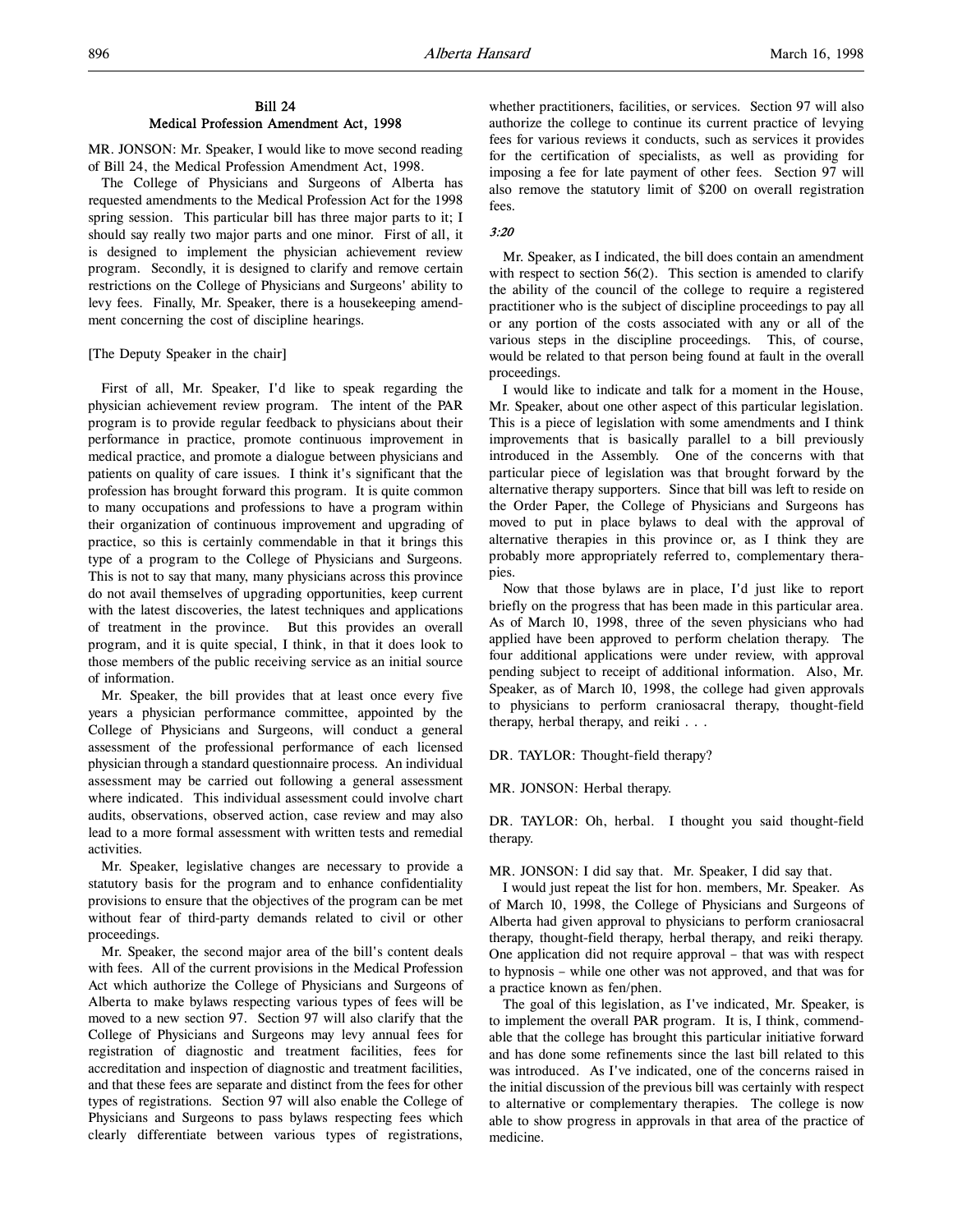Therefore, Mr. Speaker, I commend this bill to the Assembly for consideration.

## Speaker's Ruling Decorum

THE DEPUTY SPEAKER: For the attention of the Assembly, there's a fair amount of discussion going on in here behind the back of the minister and around the sides. I wonder if we could show him some courtesy and refrain from those kinds of loud discussions.

The hon. Member for Edmonton-Mill Woods.

#### Debate Continued

DR. MASSEY: Thank you, Mr. Speaker. It's my pleasure to speak to Bill 24 and the physician achievement review program. We will, of course, be supporting the bill and its objects. If you look at the objective of the bill, it's to provide or enable a regular review of physicians by the College of Physicians and Surgeons and ultimately to improve the quality of medical practice in the province. So the object, the goals are laudable. I think the College of Physicians and Surgeons has to be given great credit for taking the initiative in bringing forward this bill and making a very good attempt at improving relations with patients.

If you look at some of the underlying principles that seem to be embedded in the bill, I think they were outlined fairly well in the pilot project that was conducted by the College of Physicians and Surgeons, where they outlined the goals of the physician achievement review program. The first goal they wanted the program to achieve was to provide feedback to physicians about their performance, and any kind of performance review seems most appropriate. The person who will most benefit will be the physician who is being scrutinized. It's the kind of responsible goal that we would expect legislation like this to have as an object, having been brought forward by the college.

A second goal would be to promote dialogue between physician and patient, an opportunity to talk about expectations surrounding medical care, and to promote a more patient-centred approach to medical care in the province. So I think the goals and objects of the bill, along with the goal of trying to continually improve the quality of medical practice, are to be supported and to be encouraged.

When you look at the bill, it makes you reflect upon the unique role that physicians play in our society. They've long held a position of respect in the public mind for the kind of selfless work, the kind of work that's involved in life and death decisions, that calls for great dedication on the part of the practitioners to the profession. In consequence, I think the public has responded to that and has bestowed upon them a fair amount of trust and respect. This bill I don't think in any way works against that or would detract from the kind of respect they're held in and, I think, will enhance it.

I think it's the kind of action we would expect from all professions, that they are continuously looking at themselves and the way they conduct themselves. Probably among professionals the professionals themselves are some of the most severe critics. It's of benefit, I think, when those professions are deeply involved in and can control the kinds of assessments and the kinds of evaluations that are carried out.

One of the questions that we have – and I suspect that it was a misreading of the powers and duties of the performance committee, because as I heard the minister speak, he indicated that each physician and surgeon will be reviewed at least once every five years. As I read section 33.3(1) of the bill, it says, "The Performance Committee may." "May", I guess, is out of context, because it's "in accordance with the by-laws" that the "may" applies. So the intent is that at least once every five years the review of licensed physicians will take place.

## 3:30

One of the major concerns is confidentiality of patients and information about patients. When that information is being sought primarily through questionnaires, there is some concern about how effective that will be, and there is also a major concern about what might become of that information that is provided through questionnaires. No one would want respondents to those questionnaires to be identified outside the parameters of the evaluation that's being undertaken, so confidentiality is going to continue to be a problem for us. I think the kinds of regulations and the assurances that are here may allay some fears, but it still is a major concern.

One of the other problems may surround the whole notion of how information about a physician is gathered. Relying heavily on questionnaires may only do part of the job. To really discover how a professional operates I think takes some time and takes the investment of some resources. When I look at investigations elsewhere of professionals and attempts in research to get at actually what happens, there's a much wider range of research methods employed than the taking of questionnaire information, information that's gathered from questionnaires, supporting that with actual observations and with interviews of clients. That is not a one-shot effort. Usually, to be valid such studies take place over a period of time and usually are conducted in depth and, as I said, over some period of time. So I guess the danger might be that there's a control over who gets the questionnaires. The other side of that is that it might be superficial. The kind of information that would be yielded by using some alternate research methods and trying to find out in more in-depth ways actually how a practitioner is conducting his or her practice may not be yielded exclusively through questionnaires.

I think the object of the bill is one, as I said, that we support. We have some concerns that may be subject to some amendments as the bill progresses.

I guess another issue that I would raise before I close is the issue of impartiality, and that is of the performance committee that's going to be looking at it. How that committee proceeds I think will be scrutinized rather closely. Again, it comes from the profession and is going to be controlled by the profession, and it may open itself to some questions by outsiders.

As I said, we support the intent of the bill. It's, I think, another step in providing the public with the assurance that medicine and doctors are conducting their affairs in the highest professional way possible. It's another tool that the public can use to be assured that the profession is acting responsibly.

So with those comments, Mr. Speaker, I am, again, glad to support the bill. Thank you.

## THE DEPUTY SPEAKER: The hon. Member for Edmonton-Glengarry.

MR. BONNER: Thank you very much, Mr. Speaker. It is a pleasure to rise this afternoon and speak to Bill 24, Medical Profession Amendment Act, 1998. In reading over this bill, I was glad to see that the object would be to enable a regular review of physicians by the College of Physicians and Surgeons of Alberta. It was very interesting, as well, in reading over the bill, in that it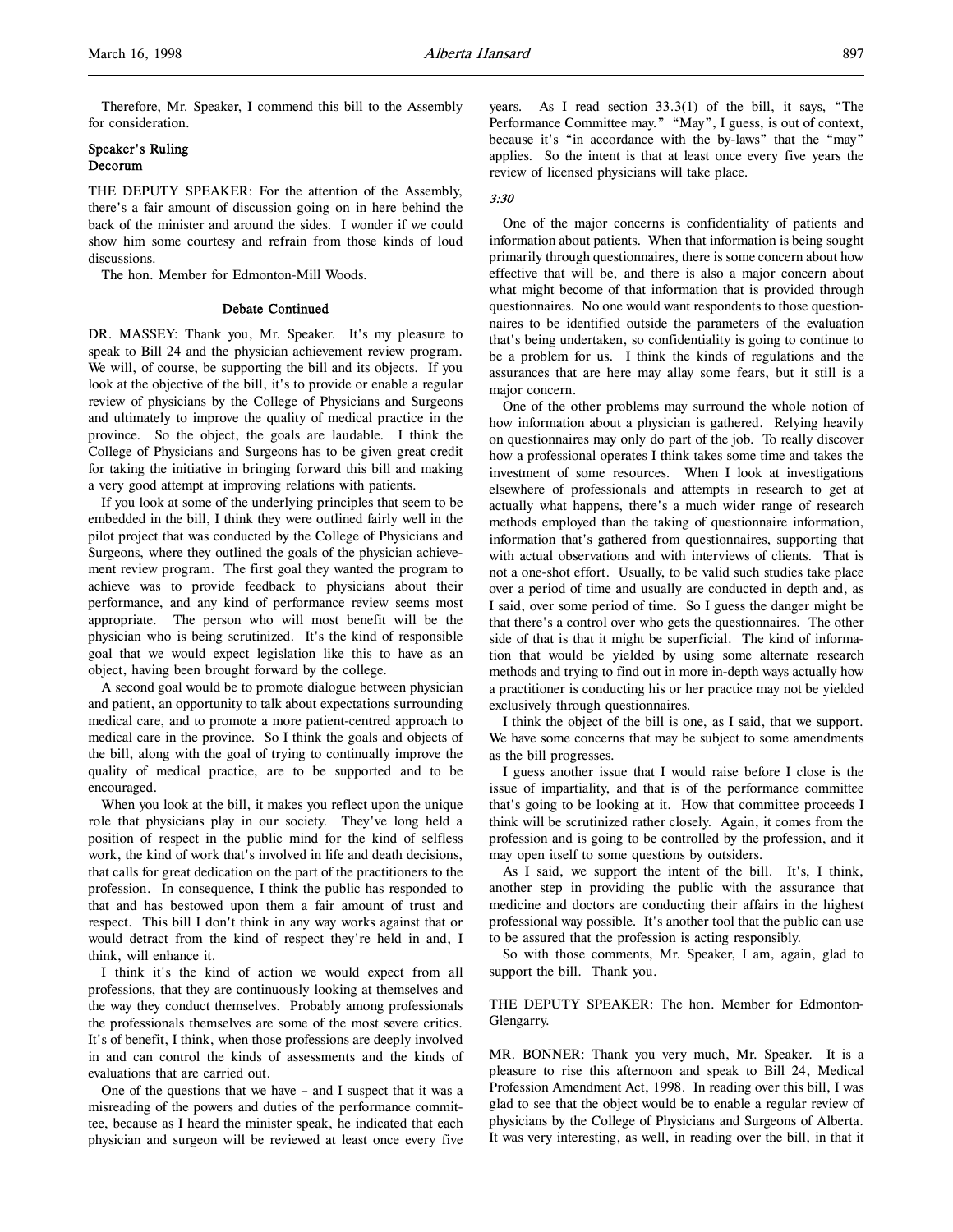paralleled in so many ways the review process that I went through in becoming a teacher and also later on in my teaching career when these types of reviews were introduced into the teaching profession. Prior to becoming a teacher, the first review process was of course during the student teacher phase, which our medical doctors go through in the course of their studies. The next review that we underwent was in our second year of teaching, when it was determined by a superintendent or his designate whether we would indeed get a permanent professional teaching certificate. At that point we were not looking at any further reviews unless we changed school boards or changed schools. So we got into where many people said that the practice in teaching is one year of experience and 24 years of repetition. I think in so many ways the medical profession parallels this thought.

I was glad to see that Bill 24, the Medical Profession Amendment Act, was introduced. There are many strengths in this bill that I like. I had a brother-in-law who was studying at Purdue for his doctorate. One of the areas he had to study was the whole field of what type of candidates the medical profession is attracting and how they track their academic achievements with the quality of doctor that they got out. They found that not necessarily did the people with the top marks make the best doctors, that in a number of cases these doctors were lacking either in their bedside manner or their ability to go on and do research or whatever. So I think what this bill will do is address these types of individuals and certainly be a very positive experience and make them better doctors.

The third point I'd like to make at this time is that the doctors are very skeptical. With a review when they haven't been under review, they're certainly going to be apprehensive, and it will certainly cause them quite a bit of stress until such time as they do experience the process. This is quite understandable considering the great amount of dedication they had to put into their studies just to become a doctor, the great expense that has occurred. Yet when we look at it from the other side, the public also has to have some degree of confidence that if mistakes are being made, there is some mechanism along the way which would allow these mistakes to be rectified.

This is an educational experience for the doctors. I think it has done an excellent job in setting that up. It will certainly raise the bar of our expectations of doctors and of their expectations of each other. This is a process that has been well thought out, and the college is to be congratulated for the amount of work they have done in setting up this process. It probably comes at a time when it is deeply required.

Medicine, like so many fields, is changing extremely fast, and with the introduction of more and more technology it will certainly be changing even quicker. This process will certainly allow for free discussion between doctors. It will introduce some new strategies, or they will have the opportunity to talk about it. I can only see it as a win/win situation for all people.

The bill deals specifically with the physician achievement review program. Under current situations physicians would be reviewed every five years, and I think this is quite a reasonable period of time. I would certainly support this part of the bill. Again, the process whereby the panel is going to review the physician has been set up very well. One party is the physician's own patients and those that he would select. Therefore, we certainly address the confidentiality of the doctor in that he can choose those people. As well in the bill, when those people are chosen, they are protected from any repercussions that might come out of the review. I like that particular part too.

#### 3:40

The next part of that committee, which is essential in my books, is the coworker, because there is no more valid review that can be done than by coworkers. It is from our peers that we certainly should be able to rely on judgments or reviews that are qualified. I like the idea of questionnaires being completed by all of these people and then to have the results of these surveys compared to standard profiles by the physician achievement review board. At that point it is the responsibility of the board to determine whether any further investigation is called for or if the doctor continues. If there are serious performance issues, then the board certainly has the power to refer these to the College of Physicians and Surgeons to be handled under existing disciplinary reviews.

What does this legislation change? One of the greatest things it does change is that the participants would be protected from actions or defamation. Again, when we do have this type of legislation, then all members can speak freely, can speak honestly, and it does become a learning situation for all.

Another point I do like here is that the findings of the physician achievement review would not be shared, so the doctor again has this one great issue of confidentiality protected. This is, again, vital in this whole process if we are going to have open, honest reviews and not just rubber-stamped reviews. I also like that doctors or others would not be able to use the physician achievement results information for other uses, such as privileging or advertising. I think this bill certainly has done a tremendous amount in looking at the two issues of, number one, confidentially and the other, impartiality. Again, two very, very pertinent areas if we are to have meaningful, open, honest reviews of our physicians.

In closing, I certainly want to say that I will be supporting this bill. I think it is a major step in our whole position here of a physician review. I think it is a necessary step in our review of the physicians in this province. I think that with very few minor amendments we will see that this bill will be a very positive piece of legislation.

Again I want to thank all people who were involved with drafting Bill 24. Thank you very much.

## THE DEPUTY SPEAKER: The hon. Member for Edmonton-Mill Creek.

MR. ZWOZDESKY: Thank you, Mr. Speaker. It's of course a pleasure to speak to Bill 24, the Medical Profession Amendment Act, 1998, because I see in it capacity for some history-setting legislation, which on first reading I'm quite intrigued by, and I have some comments I'd like to make.

I want to address the overall or governing spirit which I believe governs this particular legislation. To me, Mr. Speaker, it appears to be one of the highest forms of accountability or at least an attempt to have our medical practitioners become a little more self-policing on one hand and a little more explainable and accountable to the public on the other. I note with great interest, too, that the government obviously is taking this matter quite seriously, because it's the Minister of Health himself who's brought it forward.

I see here that the minister in this bill is contemplating establishing a committee that I've never heard of before – that is, the physician performance committee – but it would be one that I could support. I don't have a problem with this. I would recall – and perhaps the hon. minister from a previous life would also recall – that we did talk about similar review committees,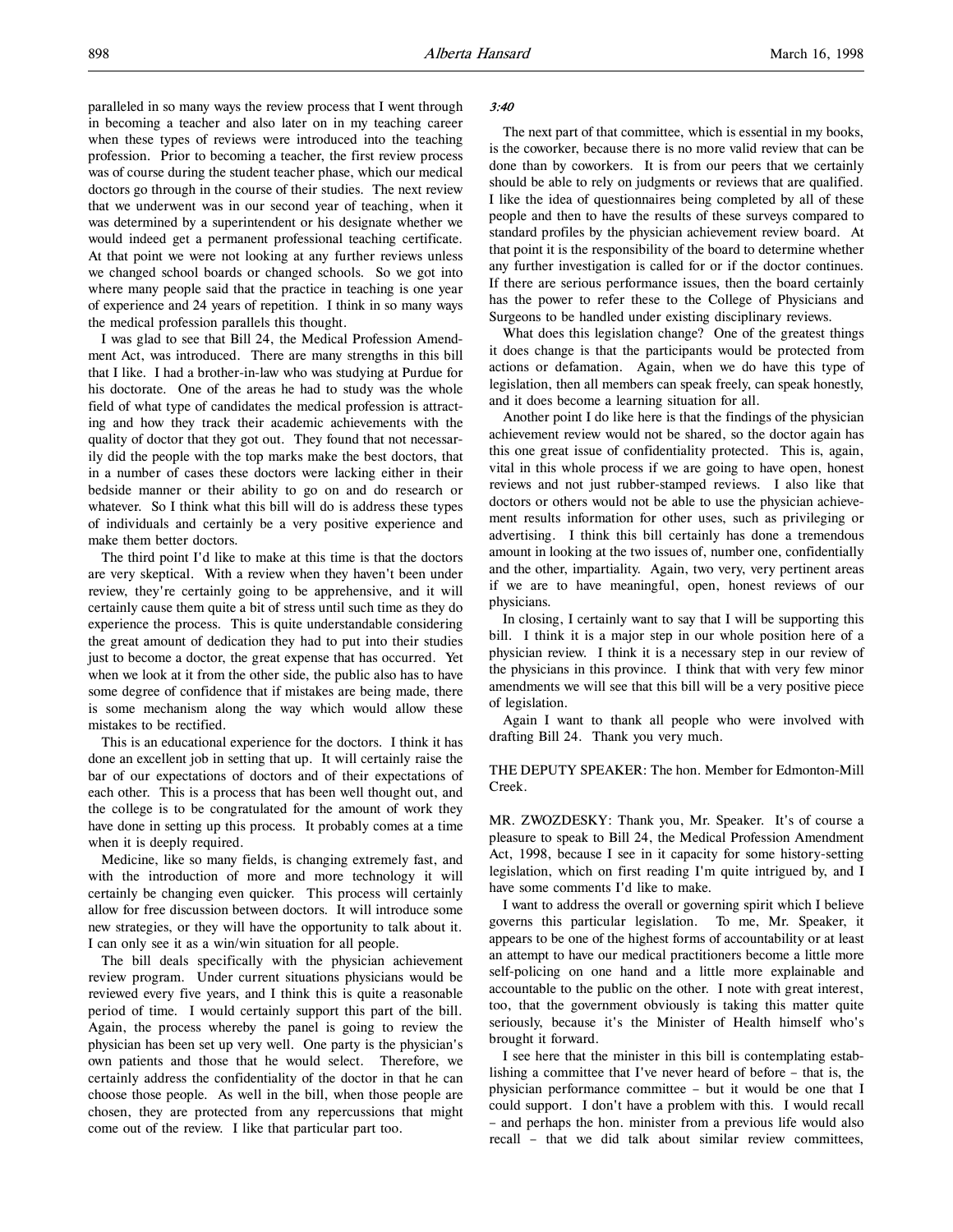performance committees with the ATA years ago. I don't know that it ever culminated in any formal committees with the teaching profession, but I do recall a very active discussion. Now I'm going back to the late '60s and early '70s when I was personally involved in that profession. I know that we talked a lot about the public's request for more openness and accountability within that profession, and for a variety of reasons we weren't successful back then in establishing a review committee or a performance committee. I'd be interested to know whether or not they in fact have something like that now. I'm not sure they do. Anyway, we'll await comment on that point.

Now, I really do think what is critical, however, and what I recall from that discussion that I'd like to bring to the House today is how difficult it was to not have the judges judging the judges, which is the best way to say that. That's why I would request that the minister pay particular attention to the actual establishing of the committee members, what the criteria will be, and also that there is enough perception and reality that the performance committee is not only capable of the work from a technical and experience point of view but also can satisfy the public's insatiable appetite, you might say, for complete arm'slengthedness in the process, from complete independence in the process, and from the possibility that we'll be putting judges to judge the judges. That was always a serious question in the teaching profession, and I suspect it probably still is a matter of concern to some.

So more details respecting the particular powers, the mandate, the reporting mechanisms and so on may flow from this. I appreciate that you can't put everything into the bill, hon. minister, and you've probably taken all of this into account one way or another. But to satisfy this particular member, I would certainly appreciate, I guess, some explanation of those points.

A few other issues catch my attention by way of the spirit of the bill, Mr. Speaker, and one of them is with respect to the consultations that must have gone on to arrive at such a piece of legislation. With "consultations" I would be quite interested to have the minister explain in more detail how the doctors themselves were involved in this process. I raise this because I will never forget the experience that I had in 1993-94 with the so-called roundtables on health and education and so on. Then I recall later a very serious meeting of some 900 doctors, if memory serves me, that felt they were excluded from the process, excluded from inputting into the health care restructuring, such as it was back then. No doubt the Minister of Health has in mind a process or perhaps has already undergone that process of speaking directly with and receiving comments from the most affected stakeholders, which, other than patients, are of course the doctors themselves. I'm sure probably part of that consultation must have involved the AMA, the Alberta Medical Association, and other bodies, the College of Physicians and Surgeons and so on. It would be interesting to know what their comments were and how they were involved in the process and also what the level of the individual doctor's support was during the consultation process.

#### 3:50

I'm not sure, Mr. Speaker, if we have similar legislation in other provinces or not after which this may be patterned, so it may be earth breaking in that respect as well. I'm certainly receiving it with positive vibrations on first blush at least.

I think the process that's set up in the bill caters very well to the accountability issue that I raised at the beginning of my comments, and that is that there is the ability of this performance committee to raise issues on their own when they feel that a

particular doctor has been brought into question by either one of the associations I've mentioned or by his or her own patients or through some other way. I see that the performance committee does intend to take a significant period of time to review what may turn out to be allegations or to verify the facts. I think that's a very sensible period of time, so I can certainly support that.

I'm also impressed with the fact that there's an ability within the bill, Mr. Speaker, to allow the individuals who are being assessed to have some fair representation, and I'll comment later on the appeal process that's there. Also in here I see that there's an ability for the assessment of competence and/or the assessment of performance to be diligently reviewed. That's well spelled out, and I can certainly support that.

The other issue that I enjoyed reading – and I'm happy it's here – is with respect to the rights of entry, let's call it, onto the premises where a registered practitioner is undertaking his practice. I think this is an important part of the normal review process, but I see by the way it's written that the spirit behind it doesn't just suddenly require a doctor to receive unexpected guests, that being the performance committee itself. The bill goes on to talk about things like "at any reasonable time" under section 33.4. While we're not here to dissect the individual parts, I think the spirit of that is well conveyed by the hon. minister. So I see a lot of these provisions as being quite normal and quite necessary and even lenient in places.

As I read further, I was again struck by the sensible time lines, hon. minister, that seem to be here. The first reference is the five years, which is in accordance with bylaws and so on, to conduct this professional performance on sort of a regular basis, at least once every five years. I think that's a very sensible time line. The medical profession, as we all know, is changing so rapidly that by the time I finish this speech, it will have changed probably manyfold again. [interjection] Well, that will depend on how fast I speak; won't it, hon. member? Again, I see on further pages other references to 90 days, and I see an appeal process which is 30 days and so on. So in a general sense I think we're presenting very sensible time lines, and that's good.

I do have a comment and a question here with respect to the issue of how investigations arise, and I note that the thrust of the bill talks about how the issue of incapable practising or lack of skill or judgment in the practice of medicine may apply. I'm just curious to know what it is that the exact criteria would have to be before a formal request would be placed and acted upon by the performance committee. In other words, what would really initiate or what would have to happen to precipitate the performance committee actually going through the whole nine yards of discoveries? There must be certain circumstances, hon. minister, under which the performance committee would receive a request for a performance review but not necessarily act on it. They would have criteria. Apart from common sense, they may have some specific guidelines that perhaps are crafted and might exist outside the legislation, because of course I appreciate we can't get every nook and cranny looked after in the bill.

I'm also interested – and it's a curious question to me – as to whether or not a physician may subject himself or herself to a review. I mean, that may sound a little funny at first blush, but you know, there are extremely high ethics in medicine, as there are in pretty well all professions, I'm sure. But in medicine in particular if a doctor isn't sure, do they have the ability through this bill to put themselves under scrutiny? I would think they do, but it's just a point that I wanted clarified.

The issue of confidentiality is another aspect that I think bears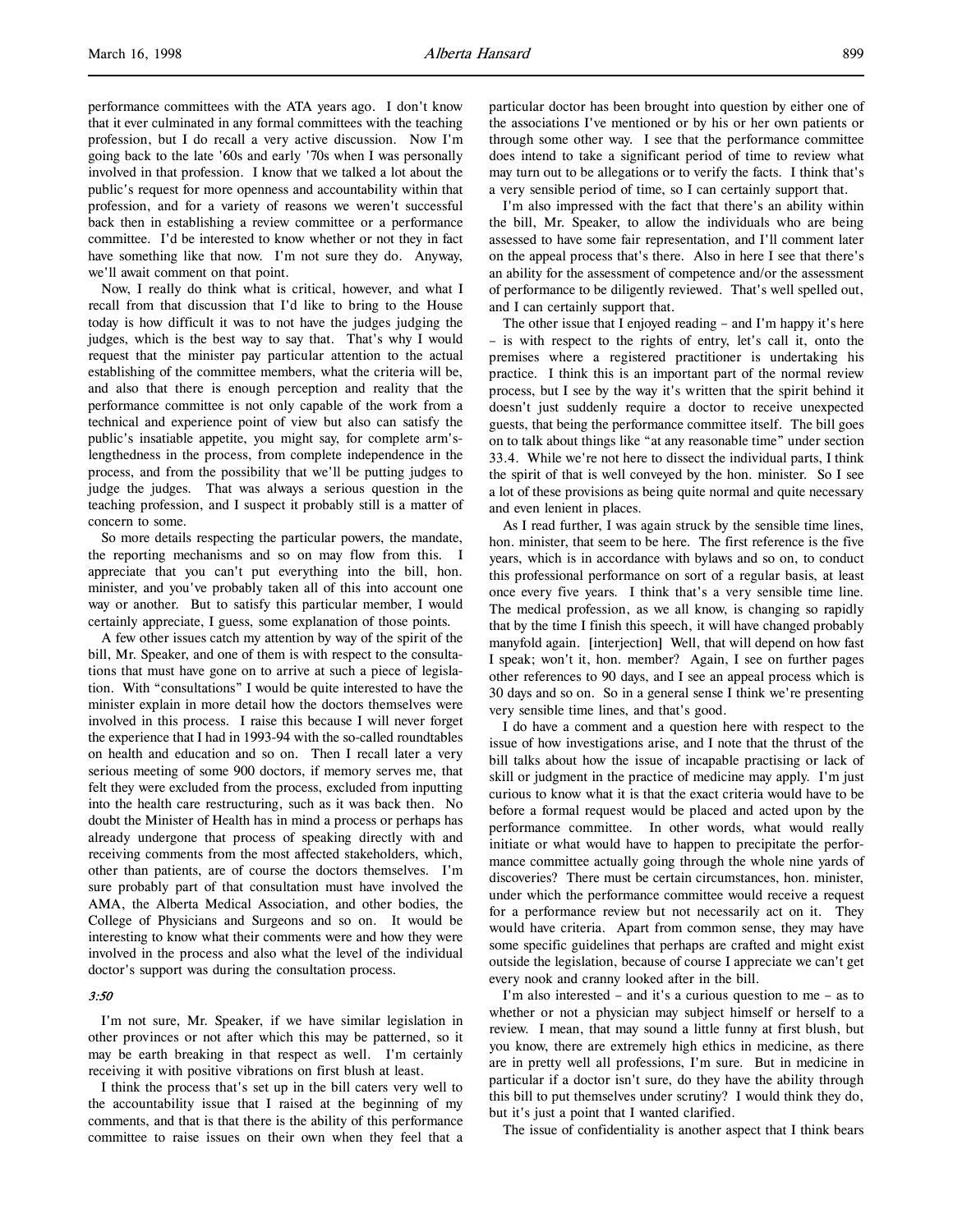some quick comment, Mr. Speaker. There is nothing more sacred, I don't think, perhaps apart from marriage, than the relationship between a doctor and a patient. It's an extremely sensitive area. It's an area that has attracted a lot of press lately. It's an area that is constantly being reviewed and discussed in light of freedom of information legislation, how it will be used. I recall it being an issue when we talked about the smart cards – what were they called? – health care smart cards, and whether or not it was appropriate to have them in our province because of the potential of them falling into the wrong hands, because of the potential for information to be somehow picked off the computers as patients went from one doctor to another, to a specialist and so on.

I'm concerned about the confidentiality aspect of the bill and what protections are built in. I do notice some references to that aspect, but once things go under the microscope, as they would in a performance review setting before a formal review panel, it's surprising the amount of information that will have to be gleaned in order for that panel or that committee to make a sensible decision. As a result of coming to a decision, they surely will be probing very deeply, because presumably they're dealing with an extremely serious allegation; otherwise they wouldn't be before them. The committee probably has the ability to even recommend that a member be disbarred from that profession. So I would be very cautious about the approach that we take and how we treat the confidentiality of these hearings. And would it be something that requires the information or the findings of that hearing to stay only within the performance committee's purview, or would it perhaps have to be referred elsewhere? Then the other question is with respect to legalities and possible legal representation by the person accused or the practitioner who's on the hot seat.

Now, I want to just comment as well, if I could, Mr. Speaker, with respect to an issue I mentioned earlier, and that is the composition of the actual performance committee. I note that the bill requires at least five and not more than nine and that all but one of the resulting number, whatever it will be, is from the actual registered practitioners' list as prescribed under the bylaws. I mentioned the issue of legalities earlier, and I'm wondering if the minister may not see fit to include at least one legal representation on that committee for obvious purposes. I mean, I see the profession being largely self-policing. I don't have a problem with that, but I'm thinking, too, there's a role for what I would call an ombudsman-type lawyer, someone who's not working for either of them but can sit there and provide good advice and make sure that it's a fair and sensible process, which I'm sure it will be. I would be comforted to know that there was somebody in there that was in a neutral position and able to provide the advice to both sides as the issues unfolded.

## 4:00

I know that when we talked about, for example, the ability for an appeal committee to receive an appeal within 30 days from the practitioner that's alleged to have breached some conduct, it's extremely important for that appeal committee to also be very far removed from the first process and to be as independent as the government and the guidelines in the legislation can have that committee be. I notice, for example, in the case of the WCB we have the CSRC, the Claims Services Review Committee, that goes through a decision process after the case manager has looked at it. Then we have a whole separate body called the appeals advisory committee, and they sit very independent of the actual WCB personnel; at least that's my information. I think it presents another very fair level of hearing, if you will. The only reason

that a system like that might work is because we've gone to great pains to not only design it so but to have it be de facto so. That independence is absolutely critical in the interest of fair and sensible play, and I'm quite sure that the minister is interested to pursue that.

One or two quick final comments in the few minutes I have left, Mr. Speaker, are with respect to the actual decisions that the performance committee will be taking. I noted here in section 33.9 that the "information obtained by a registered practitioner under this Part shall not be published, released or disclosed," et cetera. I talked about the importance of confidentiality earlier, but I wonder: how, then, does a decision get rendered? If it doesn't get rendered in writing, how do you do that? It says that it "shall not be published." Now, does that mean published as in shall not be printed? There shall be no written record of the proceedings? Or does it mean published in terms of book publishing and release to the public? It's just a question I have, because it may be a small oversight that needs some attention. I would think that as a matter of record, they would have to have either extremely good recording equipment to rely on or they'd have to have some hard copy evidence, if you will, of the proceedings that the committee panel members all sign. Or how else do we know that it's the real decision?

Again, I appreciate the fact and I agree with the fact that the information should not be released or disclosed by either the committee or the practitioner who's on the hot seat, but I'm not sure that there shouldn't be some written records to fall back on. The reason I suggest that, Mr. Speaker, is because we have seen countless times where courts have overturned decisions for wrongfully convicting someone. Heaven forbid that should happen to an innocent person in any walk of life but particularly so when we're taking away a person's livelihood, not to mention their pride and dignity, which they have worked so, so hard throughout their lifetime to attain and retain.

The other part that concerns me is with respect to the actual appointment process of the members. I have spoken many times on this issue with respect to government boards, government agencies, government commissions, government foundations, and the like. I feel very strongly that the appointment process is just as important as the appointment outcomes. I want to be very assured that the process of appointments has been discussed and scrutinized very carefully so that we don't run the risk of anybody feeling that they are into anything of a political nature, anything of a self-serving nature, for example. Is there a provision, for example, where the appeal committee has been appointed and suddenly we find out that the practitioner before them knows one of the members? Is there a provision built in to substitute those people? How does that work so that we don't have any possibility of conflict of interest or personality clashes?

I'll come back in committee, Mr. Speaker, with more questions. Thank you for the time.

## THE DEPUTY SPEAKER: The hon. Member for Edmonton-Glenora.

MR. SAPERS: Thank you, Mr. Speaker. When we first had a chance to take a look at this series of amendments to the Medical Profession Act about a year ago, there was general agreement that some kind of physician assessment, peer review should go on and the current provisions could be enhanced. At the time, we raised the issue about confidentiality and we raised the issue about accountability. Then session adjourned, and we didn't have an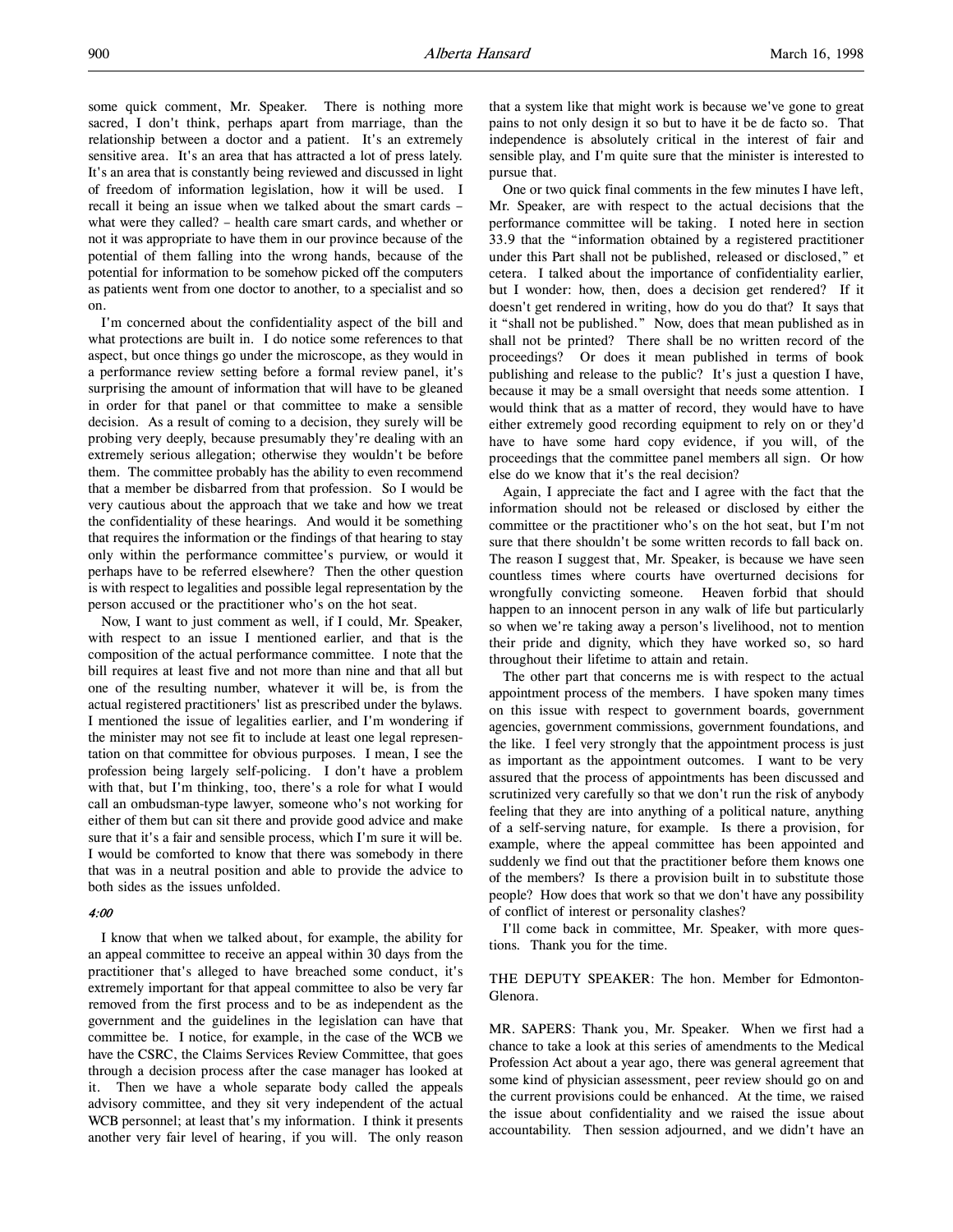opportunity to come back in the fall, like so many of us were hoping, to continue debate on it at that time.

The government has reintroduced it. I'm curious to know, in the year's absence, when we've seen this bill before, what the government has learned about the concerns from the various alternative practitioners. I did hear the minister's comments, talking about how some approvals had been granted for some kinds of therapies, but I continue to hear all kinds of angst, ranging from concern to outrage, that this is some sort of a conspiracy on the part of the government and the College of Physicians and Surgeons to put doctors out of business, that there's a range of therapies out there that, for whatever reason, the government has decided are not therapies that Albertans should be able to access and that, for whatever reasons, if medical practitioners provide these therapies, the college would be there to squash them and to terminate their practices.

Now, if I've heard these concerns, I'm positive the minister has heard these concerns. I think before we see this bill move too much further through the House, we should know how those concerns have been dealt with, unless the minister is saying, I guess, one or two things: either this is the first he's ever heard of them, or he's heard the concerns, reviewed them, and dismissed them as being unfounded or illegitimate or unwarranted.

The notion of a self-governing profession is one that I think we're all fairly comfortable with. As the government has moved to self-policing and self-regulation in so many fields of endeavour, it's nice to come back to sort of the touchstones of self-governing professions. Doctors, lawyers, et cetera, are really at the forefront of that and have tremendous experience, so it's very responsible of the government to listen to a request from a selfgoverning body, the College of Physicians and Surgeons in this case, who has come forward and has said: we think we can make our process of oversight more effective, more sensitive to the community. And I don't want to interfere in what I think really is the purview of a self-governing body like the College of Physicians and Surgeons.

I've had an opportunity to talk with staff from the college, with board members of the college, and with physicians really across the province, and I think, for the most part, physicians are happy to see the college be proactive and move ahead in the establishment of a physician performance process or committee.

There are some concerns, though, that the college may be going further than the profession is yet ready for. It's hard for me to make a judgment whether that's good or bad. If the college is actually ahead of the profession in making the process more open, more accountable, more transparent, then I guess the profession will come along, and that's not necessarily a bad thing. But, on the other hand, this process will only work if the members of the college, the physicians themselves, participate in it openly and honestly. So if the profession doesn't trust the process, thinks the college is out too far in front of them, then this won't give us the kinds of results that I think we would like to see.

#### 4:10

So the amendments to the Medical Profession Act as they're proposed aren't without their issues. The legislative changes are required. The college can't go ahead and do these kinds of things, the physician peer reviews, without a legislative change. On the other hand, as a member of the Legislature I'm not sure that we have had a complete discussion or the fullness of information around this issue, and the people who are at various end points, whether it be the alternative providers who are raising an alarm at this point or whether it be even the traditional physicians who are saying, "Wait a minute; I think the college is a little bit further than where we should be at as a profession" – I don't think we've had a chance to assess all of that information.

I was listening to the minister's introductory comments, but I think the minister was exceedingly cautious in those introductory comments. I know that he has more information about these concerns, and probably the next chance he will get to speak is at the committee stage of this bill. I hope that when he takes his opportunity to rise and speak at committee, he will illuminate a little bit for the House where the docs are coming from on both sides, because it's not clear that the practice of medicine is speaking with one voice on this bill.

All of that being said, the College of Physicians and Surgeons I believe made a presentation – gee, it must be getting close to two years ago, at least a year and a half ago – to the standing policy committee on health on this bill. If I recall that presentation correctly, they addressed a pilot project and a survey that had been done, but I can't recall whether the pilot project on the process had been completed, and I would like to know what the outcome of the pilot project on PAR, the physician achievement review, has been.

I would also like to know what the college has done in terms of its national role, because I am aware that the other licensing bodies across the country at the time we first reviewed this series of amendments were looking very, very closely at Alberta to see if this change was implemented and what it would mean. So I'd like to know whether the minister has availed himself of the opportunity to be updated as to where we stand nationally on this issue and whether our college is still seen as being on the vanguard of this kind of peer review process or whether we are now in a position of Alberta being nicely, moderately in the middle of the pack or whether all the other jurisdictions have eclipsed Alberta and we are going to be playing catch-up with this series of legislative changes.

On a very practical level the review process is different than the disciplinary process, but it's the same body that would do both. I should clarify that. The College of Physicians and Surgeons will be responsible for both. There will be a committee established for the purposes of PAR, and there's another disciplinary body that operates under the College of Physicians and Surgeons, but they operate conjointly under the umbrella of the College of Physicians and Surgeons. I'm wondering whether or not that's enough distance. I'm wondering whether or not – and I know this has been referred to by a couple of members already – the minister is satisfied that there are enough safeguards on the information transfer, on the information exchange, on the degree of confidentiality.

I have tremendous respect for Alberta's physicians, and I do not suggest that they operate in any way in an unethical or unprofessional way, but just as I will sit down and discuss freely and openly with my colleagues things that go on in my caucus – and I'm sure the Minister of Health sits down with his colleagues and discusses freely and openly things that go on in cabinet, because it's a shared experience – I am equally certain that doctors will get together from time to time and freely and openly discuss things that are going on within their profession. Even though there are some 5,000 physicians and surgeons licensed in the province of Alberta, that's still a relatively small universe. It's a relatively close fraternity.

Because we are now going to have this performance committee, this performance review process, and it's not clearly established who exactly all of these people may be, because it's left to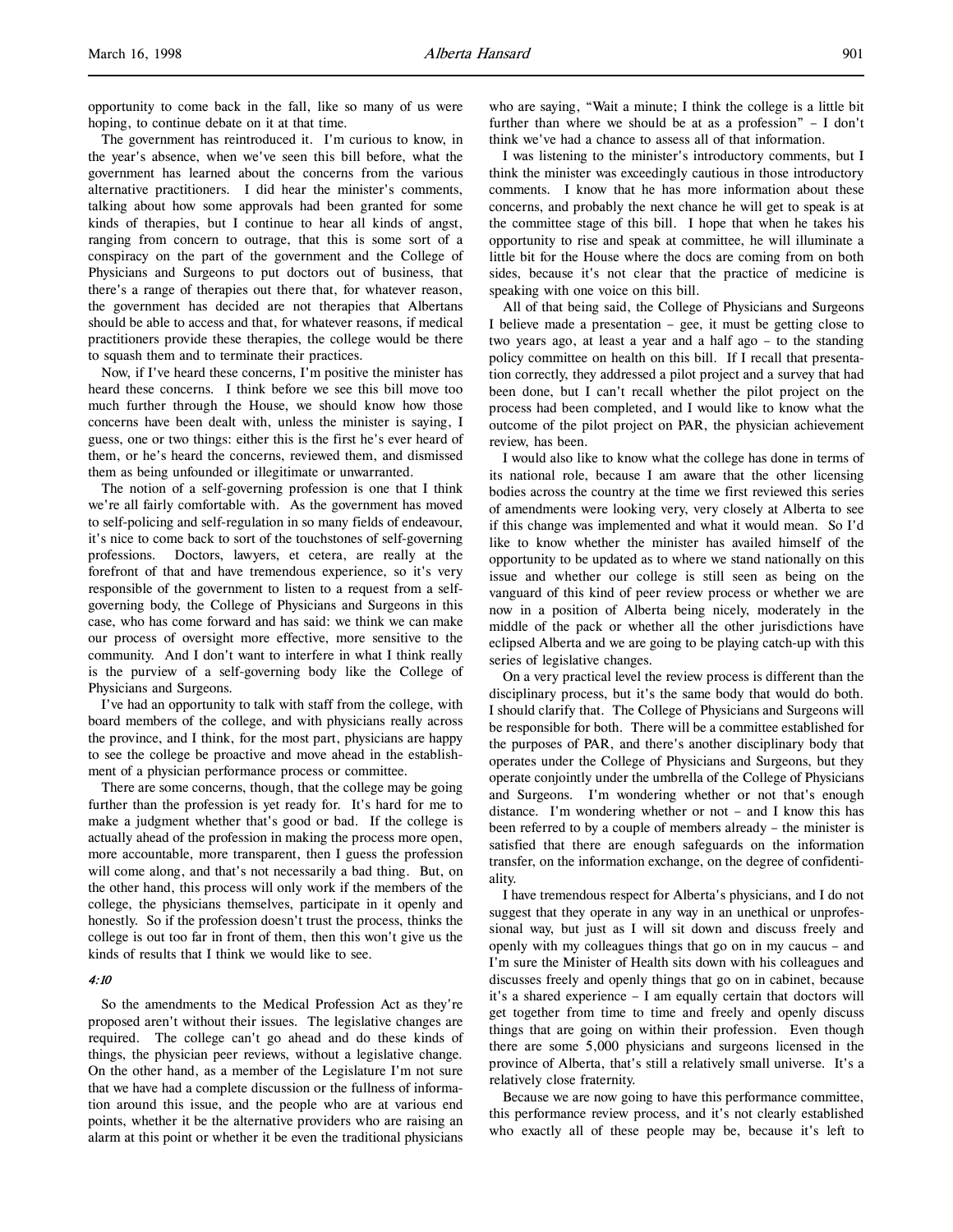regulation, which I think is a huge failing of the bill – but we'll get to that in committee – I tend to have some sympathy for the docs who say: you know, this is creating a different level in the star chamber, but it's still the same star chamber. They've expressed that they don't necessarily have the confidence – and again I'm not saying that it would be done purposely. But because it's really such a small community out there, that information could be transferred and shared in a way that could be very detrimental to an individual practitioner's practice.

Now, when that thought was first shared with me, my initial reaction was – and I don't mind telling you, Mr. Minister – well, that's too bad. If somebody is doing something unprofessional or if somebody is doing something and they put patient safety at risk, then frankly I don't care how that information comes to light. I'm just appreciative that it would come to light and that we'd be in a position through the college to do something about it. But then I began thinking that if you're setting up a process to do peer assessment and you want that process to be complied with and you want that process to paint a true picture of what's going on out there, then people have to be guaranteed of confidentiality, and if there's even a suggestion or a whiff or a hint that information gathered in that process will be funneled directly into a disciplinary process, then I think you've just cut off the effectiveness or the efficacy of your peer assessment and review process.

The difficulty is not in supporting a physician performance committee. The difficulty isn't in supporting a series of amendments that creates this new process. The difficulty is in not knowing the details. If I can be critical of the minister for just a minute, what I would say is: you've had a year to reflect, ruminate, on these potential problems and these deficiencies in the legislation. You've had a year to meet with stakeholders. You've had a year of dialogue. You've had a year of the Official Opposition sitting like a nasty watchdog, you know, staring at you. In that year it seems that you could have either built more things into the legislation that reflected these concerns, or if you really were convinced that these kinds of details are best dealt with by regulation, you could have, as you have with some other regulations, developed draft regulations and circulated them for broad discussion. You very well may have a vest pocket full of regulations that you've shared with a couple of people, sort of like: "Psst, come here. Do you wanna come and see my regulations?" But you haven't taken them out of your vest pocket and put them down on the table for a variety of people to have a look at and to comment on.

## 4:20

Again, because we're treading on some of the most sensitive, in some respects threatening parts of practice – you know, opening yourself up to scrutiny and review by your peers and by a committee and by the college, by the licensing body – it seems to me that nothing short of total, complete openness and transparency, complete public buy-in, total exposure to that kind of scrutiny, would be acceptable. Because if this kind of a process becomes the law of the province, if this bill proceeds to become a law and the college is given this increased mandate, then we have to ensure that we have created a bill, that we've created a law that will deal with all of the quibbles, that will deal with the alternative providers who have said that this, for whatever reason, is frightening or threatening, and we would have to deal with the doctors who are saying: I'm not sure I can trust the confidence in this process.

We have to make sure that the accountability, Mr. Minister, isn't just one way, that it goes in  $-$  I was going to say both directions but I guess multiple directions because we'd be accountable in this Chamber as well. So the accountability has to be ensured in terms of the college, the individual physicians, and the members of this Assembly to ensure that no unwarranted risk and no information is being put into jeopardy and no compliance is being threatened and that ultimately patient safety is enhanced through our actions in passing Bill 24.

Mr. Minister, I've asked you to come back to the House and put before the Assembly some answers to some pretty specific questions. I don't know exactly when this bill will be on the Order Paper in committee. I do appreciate that you were listening, and I hope that you'll be able to provide some of that information. If it's easier to present some of that information in written form, if there is an analysis that's been prepared by your department, I know, on behalf of my colleague the Member for Calgary-Buffalo, that we'd all be thrilled if you wanted to table some of that information just as soon as you can get it copied.

With that, Mr. Minister, I will pass the torch to my colleague.

THE DEPUTY SPEAKER: The hon. Member for Edmonton-Ellerslie.

MS CARLSON: Thank you, Mr. Speaker. I'm happy to stand once again and speak to this bill in the Legislature. The last time this was up for debate, I wasn't sure whether or not I would be supporting it. Since that time period I've had an opportunity to go into the community and talk to some of the doctors who will be affected by this and to a number of constituents who may be in a position at some point where they'll be part of the review process.

Mr. Speaker, while I will be supporting it, I still have some concerns. Like my colleague from Edmonton-Glenora I believe that the minister has had a year to put together some detail to answer the questions that we had when this was previously up for debate and to come back and share that information with us. In the absence of that information I have a number of questions that I would really hope he will be addressing prior to this coming up for a vote at the committee stage. For sure at a minimum what I would like to see are the results of the pilot project that they had here. Certainly that would give us some indication of the process itself, whether or not it's going to be effective and acceptable to all of the docs who will now be having to undergo and participate in this project. So if he could share that information with us, I think that would be an excellent place to start.

There's no doubt that looking at education and quality improvement in this profession is the right direction to be going in. With the kind of technological changes that we have, there's no doubt that we need to ensure that every doctor is up to speed in this province and providing the best possible quality care to their patients. With the wealth of information that's out there that they have to keep up to date on and the kinds of busy practices most of them have, I think that is potentially a problem and potentially a conflict for them.

I know that they are required to participate in a number of seminars and discussion groups and different kinds of informationsharing processes throughout the year, but we all know that some people participate at a more active level than others in that kind of a process, and I'm not sure that it's always effective. So certainly taking a look at some sort of criteria that measures whether or not they've effectively assimilated that kind of information and are appropriately using it in a clinical sense is a positive step forward.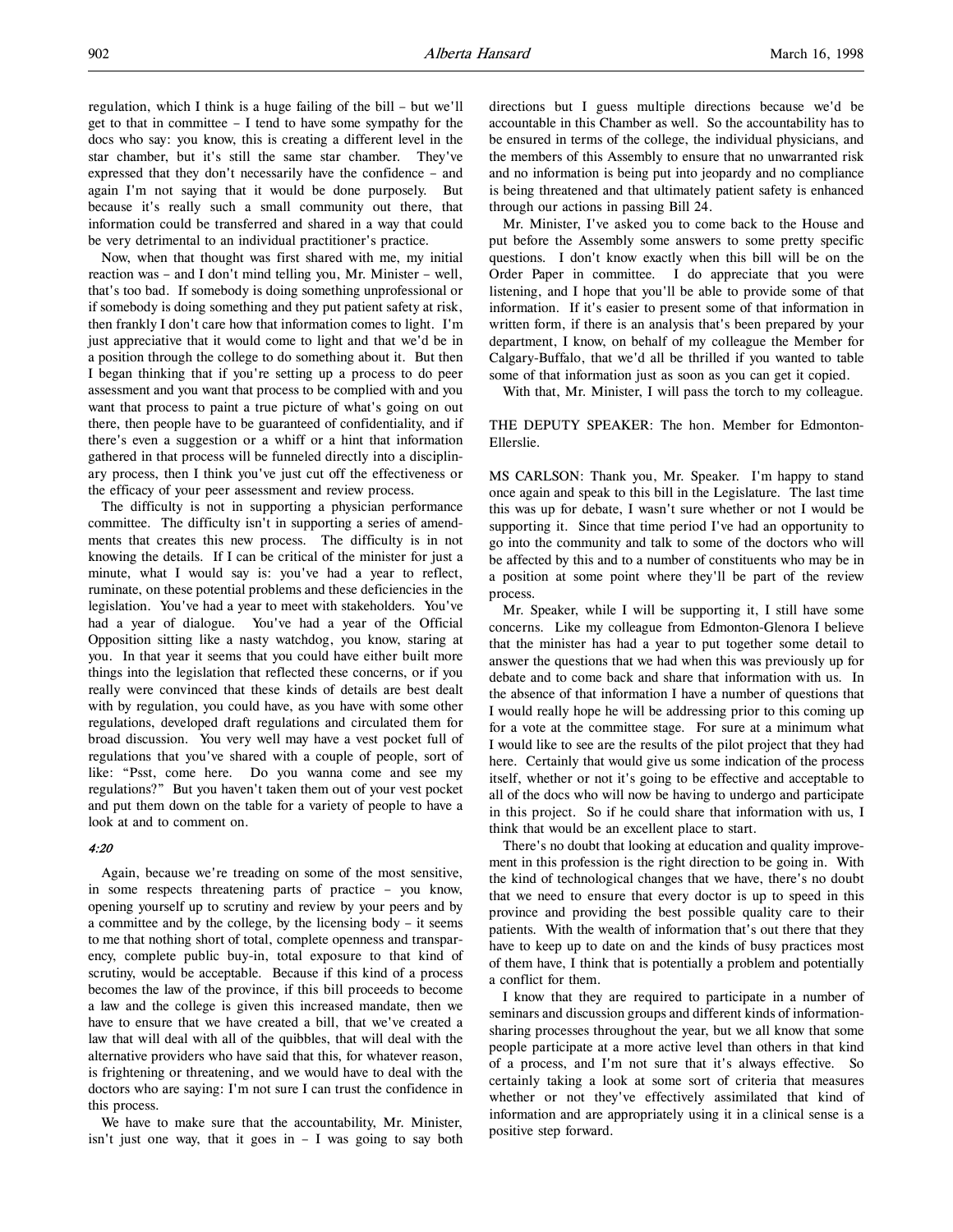Every time you do that kind of a review, you do open yourself up to a number of potential problems. Certainly the process itself of using a questionnaire has the potential for being a problem. People can interpret questions differently and answer them differently, so I'd like to see one of the questionnaires to determine the effectiveness of open- or closed-ended questions and precisely what it is that they're trying to measure here.

We're given a list of the domains of performance that'll be assessed here. Cognitive and clinical skills, I think, could be hard for patients to assess, Mr. Speaker. Unless they're seeing a number of doctors in similar kinds of circumstances, I'm not sure that they have a performance benchmark on which they can assess clinical skills. So I'm wondering specifically how that will be measured and reviewed. Then, again, you have the kinds of fluctuations in evaluation. What I think may be an excellent clinical skill may be in somebody else's mind less than excellent. So you get into those kinds of problems.

Communication skills: something effective to measure, but once again, a lot of it's in the eye of the beholder, Mr. Speaker. Psychosocial management is an interesting point to be measuring on given the kind of atmosphere that doctors are operating in in this province at this point in time. Given the pressure put on them from the financial and billing perspectives, we're seeing in many instances doctors moving away from providing psychosocial skills in their practices, and I'm wondering how that trend will affect this kind of a performance measurement.

Office management: again, I'm unsure what that means. Does that mean the degree of detail and skill that they keep their office files in? Does it mean the friendliness of the staff? Does it mean an evaluation of . . .

## Speaker's Ruling Decorum

THE DEPUTY SPEAKER: Hon. ministers, if you'd conduct your visit outside, the chair would then be able to hear the hon. Member for Edmonton-Ellerslie.

Hon. member.

MS CARLSON: Thank you. One of the ministers doesn't really care about listening, Mr. Speaker. [interjection] Oh, the Minister of Education is sitting there talking while the Speaker is speaking.

MR. MAR: I apologize.

MS CARLSON: There. He apologized. Thank you very much.

MS CALAHASEN: Oh, we were talking about your speech.

MS CARLSON: It doesn't matter what you were talking about. I think the issue is that people can hear what's going on.

#### Debate Continued

MS CARLSON: I was talking about office management. Are you evaluating the effectiveness of the front-end people? Are you evaluating whether or not a doctor is ahead of schedule, behind schedule, whether he keeps to appointment times? If a person has a pressing time in terms of office management, is he prepared to extend that? I think those are all issues that will vary from office to office and will be evaluated and interpreted differently by the people who are filling out those questionnaires. So if we could get some feel of the expectation in that regard and also, in regard to all of these matters, the weighting that's going to be given to

each of them. I think that will have a big impact on the eventual outcome for these doctors and the kinds of goals or improvements that they'll need to look towards.

I have some concerns about what the college will do with the results. Certainly it is important the feedback goes back to the doctor. I have no problem with that. I have no problem with establishing some sort of a benchmark in terms of trying to help those docs who fall below the benchmark get back up to speed. But I have a concern with what happens in that process of bringing them up to speed and the profile patterns that "will have to be compared with other measures of physician performance to determine which ones may identify a need for closer inspection." We don't get any definition here of what they mean by "profile patterns," and we don't get any definition here in terms of the amount of time that's going to be required for the doc to be brought up to the benchmark level, the costs associated with that, or any kind of change in terms of the way that the doctors manage their offices. So I think we truly need and the doctors truly need more definition in this regard, Mr. Speaker.

#### 4:30

This ties into the expected costs, where they are expecting this whole process to cost the doctor not more than \$200 to complete effectively. I'm assuming there that they're talking about hard costs, Mr. Speaker, but there are some soft costs involved in this process. Certainly the doc has got to meet with the patient, explain the questionnaire, explain the rationale about why they're asking them to fill it out. There's a soft cost of the doctor's time in that time period. Who's going to measure that? Then, too, their colleagues in assessing them is a cost of time and certainly is something that needs to be taken into consideration. The meetings afterwards with the college and any follow-up action required may have hard costs associated with it: if they've got to put cash out for studies, the loss of billing time while they're out and about doing that kind of thing.

So I'm wondering if any estimation has been done on those costs and, if so, if that information could be shared. I would think that it would be impossible for a doc to participate in this program for a total cost of \$200. It just doesn't seem to be a reasonable expectation. I think we need a better projection of not only what the hard costs would be in this regard but also the soft costs around this.

In a lot of this the interpretation will be subjective. They talk about poor score results not necessarily being a poor performance by the physician but that individual kinds of experiences and improvements may be required. Once again, different doctors practise in different sorts of environments, and I'm wondering if this is going to be a one-size-fits-all model or if there's going to be some sort of adaptation made for people who do work in different kinds of environments.

I have a concern, too, with the doctors choosing the patients and the others who respond. For sure, that won't give us a good cross-representation of the patient profile that the doctor has in their practice. That may be a bad thing or that may be a good thing; I don't know. But it won't be representative; that's for sure. For one thing, if it were me, I would be choosing patients to fill out the questionnaire who easily understand the process, who will make what I would believe to be a fair or even a good representation of the situation, and who possibly would tell me afterwards how they filled out the questionnaire. The issue of confidentiality comes into this, and it definitely, I would think, eliminates the profile of some client participation. So that's still a concern for me. There's no doubt that there is a problem in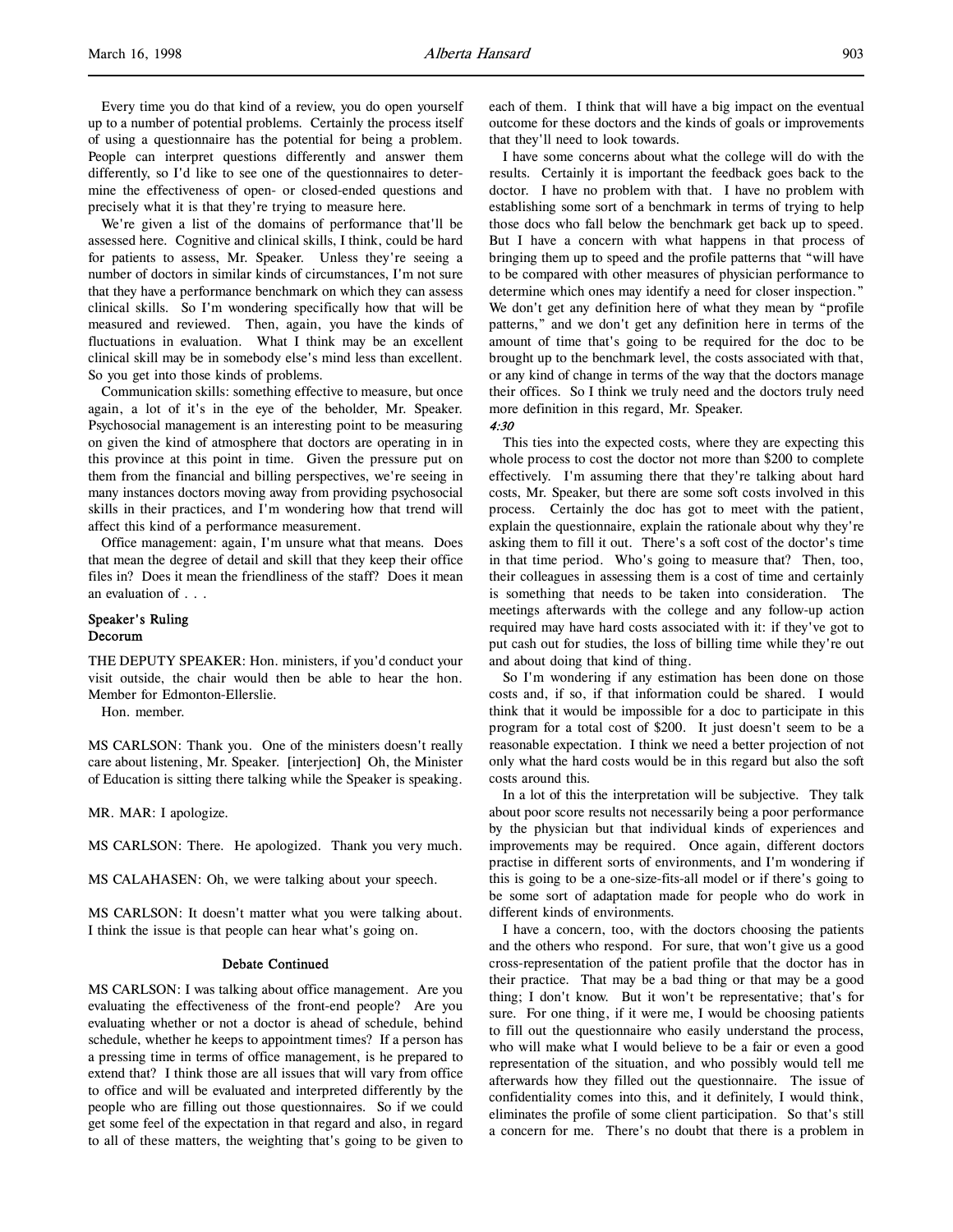terms of other people identifying the client mix, but I think there are other ways that you could address that situation.

Acceptability by the doctors in terms of accepting the feedback their patients give them. No doubt it is more easy to accept from people that you know and that you have chosen, but once again, they may not actually be touching on some of the issues of concern that may actually reside in the practice. So I'm wondering how they'll get around that. They're saying that the primary purpose of the feedback is education, not assessment, but there's no doubt that assessment is going to be one of the outcomes here.

I think that participation being mandatory is important. I think that you can't apply this just to some and not to others, and I would be concerned if there was any kind of an opt-out clause about that.

Confidentiality is a concern. Like the Member for Edmonton-Glenora said, it's a small community. There is a lot of feedback between doctors and between specialities, and no doubt word will get out if someone has a poor performance review. But I'm not as concerned about that, because this is an issue that will be there amongst colleagues. I'm more concerned with the feedback that patients may be sharing outside in the community. There is no way to control that, Mr. Speaker. Once again, if I were a doctor, I would be looking to give the questionnaire to people who I believed would keep that confidentiality. Then, once again, that may not be the best representation of the practice. So I would like to have some more information from the minister about ensuring confidentiality so that we can share that information with the people in the community.

From that perspective I think that concludes my questions at this point, Mr. Speaker. I look forward to getting some responses to these and questions asked by my other colleagues and to further debating this once we get into committee.

THE DEPUTY SPEAKER: The hon. Member for Edmonton-Calder.

MR. WHITE: Thank you, Mr. Speaker. I rise today to speak on Bill 24, Medical Profession Amendment Act. I remember the previous edition of this act and the discussion that went on at that time. Quite frankly, I'm impressed that the bill went away and that there's some amendments and some additions to this bill. In general it appears as though it's a step forward, as the bill at the time was a step forward, moving from a profession where it appears to most of us, that are not competent in the field of medicine, that these were the untouchables, the ones that were a long ways away from evaluation. This self-evaluation, which most professions and self-governing professions are required to do, seems to be innovative at least and perhaps breaks some new ground here.

The engineers do it much differently and instituted a program, starting this year I believe, where it's a matter of not only a selfgoverning profession – and the act reflects that – but self-analysis annually, not biannually and not every five years but annually. Members, in order to maintain status as full practising members and therefore have the rights to seal documents and drawings and cast opinions in various areas, are in fact reviewed by themselves. They must fill out a questionnaire and file that questionnaire as to their opinion of their competence and their upgrading, not merely a maintenance of a level but an upgrading in the area of their particular speciality and competence.

This does a number of things, not the least of which goes on the assumption that a profession is ever changing and that the

professional must always change in order to keep up with the profession in the deliverance of that service. This doesn't quite do that, or it doesn't set out the parameters of that. It's a different way of dealing with it. It appears that one has to come to the attention of the profession, of the practising body, the college, in order to have some competence questioned. Now, that doesn't seem to me to be the answer. There should be an ongoing and regular review. This bill says, "The Performance Committee may, in accordance with the by-laws, conduct a general assessment." It does not say that it will.

Now, I would have thought that the method that the engineers use and partially the method that the accountants use for keeping up and reporting that you in fact are keeping up as a professional and therefore maintaining your professional competence would be in order. I don't know what attention would be drawn to a member and, then, whether in fact the college or the performance committee can turn it down, because their first order of business is to determine, if a concern is brought to them, whether in fact any further specified action takes place. Well, if the member in question happens to be the all-around jolly good fellow and this is the first occurrence, the first time they've ever heard anything, and all the things centred around being a good performer and this is one complaint – it may in fact be just the one complaint or the one concern that was raised. That doesn't do anything to satisfy the general public that the member is practising to a standard that would be acceptable, because it simply is not reviewed.

#### 4:40

I would like to know – this act doesn't say – what gives rise to an assessment of competence in the very first instance. The member oneself, I suppose, could ask for one. That would be the natural way to do it. Another member in the profession could note something and say, "My references to this practitioner haven't been taken as seriously as I might think," and therefore complain, or it may be a member of the public. But none of that is specified within. Certainly for the average soul that's not really familiar with how these things do occur and is unaware of how one lodges a concern about a practitioner's competence without causing great furor

and without causing a great deal of unnecessary heartburn to all concerned, this seems to be a fairly benign approach. But it doesn't seem to have any method of kicking it off. I'd like to know why that doesn't occur, and perhaps there could be some additions to the practice.

There is a very special part of this bill, too, that I think is particularly apropos, and that's an appeal committee. Having had to deal with this sort of thing in my own profession a number of times, having to deal with others' level of competence, I know that it is always advantageous to spell out clearly the appeal process so that not just one hearing takes place and a judgment is rendered. But if either party believes that they didn't really get to the root of the matter and, therefore, come to the conclusion that that person believes, there is another opportunity to do so contained within the act so as to keep the parameters understood by either the complainant or the respondent in this case, if in fact there is a complainant.

I notice that it's been drafted quite well and that there's proper notices of appeal and that the appeal committee is structured such that it's different members than the original. It clearly lays out how the business is to be conducted so that any complainant or any practitioner will be able to clearly refer right to the bill without having to go chase hither, thither, and yon to decide how to conduct themselves or whether they need representation or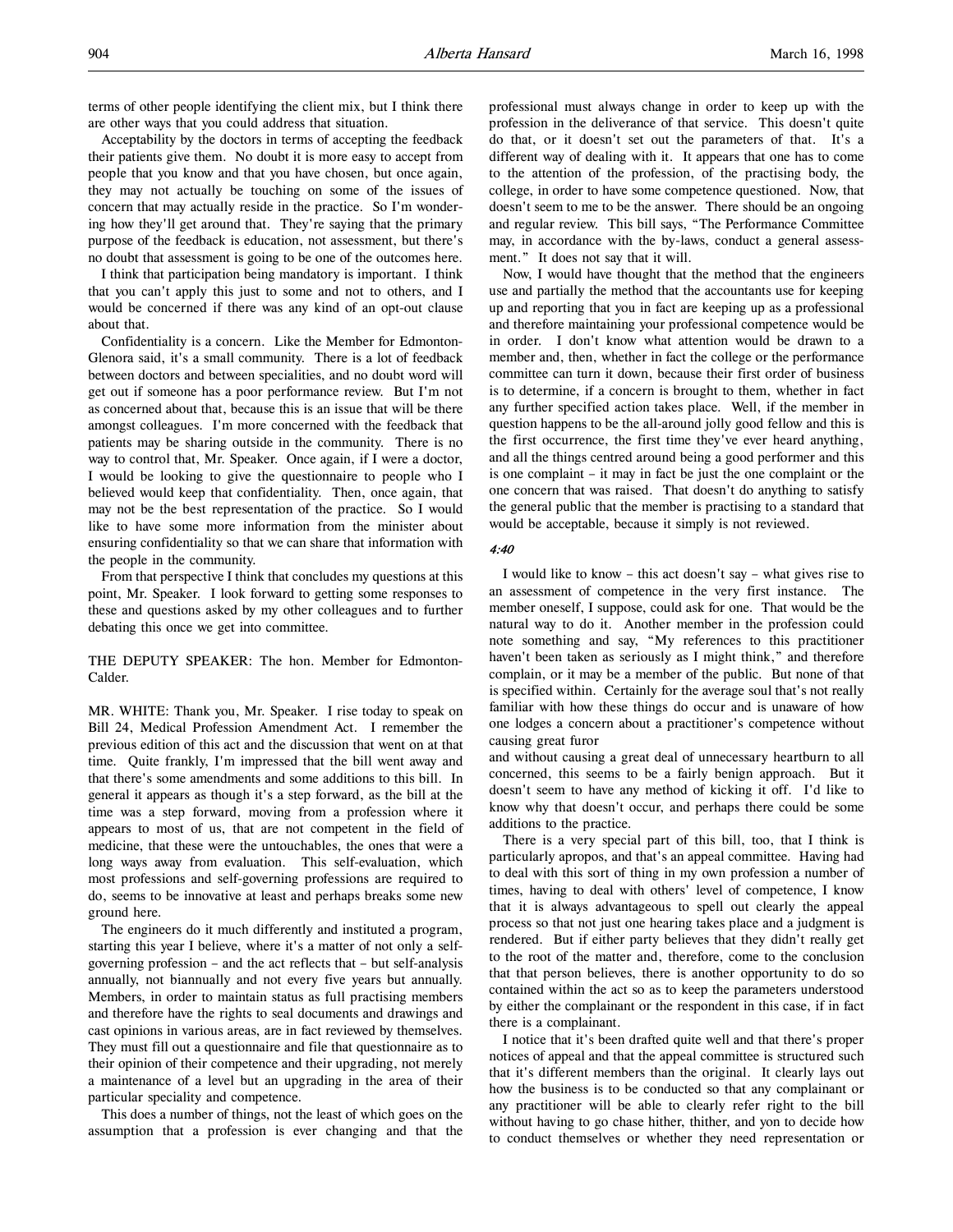Another provision that particularly impresses me, too, is that at least one member of the performance committee is not a physician, is a member of the general public, hopefully one that has a general knowledge of the law and its application and that, I suspect, would be well respected in the community for their judgment on many matters. This particular instance I think is a great addition to the bill, and it leaves me quite impressed with this.

The confidentiality leaves me a little concerned in that, yes, there's that relationship between the patient and the doctor of course. I can understand the reason for confidentiality there, but in other professions the competence of a practising member, when called into question, is quite a public affair, particularly after the initial ruling, after a complaint has been brought forward and a ruling is rendered that, yes, there is some further investigation required here and it goes on to the next stage. It's the secondary and tertiary stages of investigation in any profession that become noteworthy, to say the least. To maintain this confidentiality leaves me a little, little concerned that a true representation of the performance of the member in question is not found.

## [The Speaker in the chair]

It worries me that it has been generally accepted for years and years and years, probably because of our proximity to the United States and probably because of the conduct we see portrayed on television and the news media from the United States, that doctors go way out of their way to protect their own. I know that not to be the case, but this particular provision leads one to believe that that could well be the case, maintaining a very, very strict confidentiality on the investigation and the findings of a committee. It is not the manner in which I would like to see it conducted, although I would err on the side of openness as opposed to what this bill purports to do: err on the side of confidentiality.

There is another section that particularly does not impress me, and it's the awarding of costs so that the registered practitioner always must pay. Now, I would think that the council could and should be wise enough to accept that there are and will be errors in this, and the practitioner should not have to pay every time. I would think that would be part of the ruling, that for any tribunal, or in this case the performance committee, part of their rendering a decision would award costs. In the normal case, of course, I would think that well over 90 percent or better, almost 100 percent of the costs of an investigation and the cost of the proceedings through the investigation and the cost of proceedings before counsel and all the appeals that there are, too, would be awarded against the practitioner. But that does not mean that it should be automatic, and this provision says that it's automatic. It does not leave any element for error, which could be found if perhaps a complainant or a number of complainants were less than truthful for whatever reason.

The last area of the bill itself that I'm particularly pleased about is the protection from liability. In order to have a tribunal of this nature perform the function, any performance committee in this case, it must have the ironclad guarantee that the best job they do is free of any liability. If there was any hint of a liability following from any decision, save and except a malicious action, which would not be protected under this provision I'm sure, for anything less than that, you'd want all your active members to be able to participate in this review process in order to make sure that the broadest of all possible influences can be brought to bear.

Any hint of a liability for some members would send them scurrying, and rightly so.

#### 4:50

There are a couple of provisions or effects that concern me somewhat, and I'm sure it's been visited many times. The physician under review is permitted to choose the patients and others who may respond to this questionnaire. Now, I would think that if you have a complaint brought forward asking for this review, that person would be allowed to submit to these questions in order to give a fuller and broader picture. If I were to ask, as one does, for references from some member of the public on my performance, I think I could find quite a few that would give me glowing reports, but that in fact may not be the accurate picture of my performance as a member of this Legislature, and I would think it should be modified and tempered somewhat in that area.

The last area of concern really is that with the advent of alternative medicines in this province – naturopathy and homeopathy and all of those other treatments that are a little different, yes, and that sometimes have relevance and sometimes don't have relevance – it appears to me they could be called into question here with this peer review and not have a very good hearing. The outcome might not be that which we'd like as members of the public.

I can think of a bill that was passed in this Legislature some time ago, and it centred around the treatment of a number of ailments. It was the injection into and drawing out of the bloodstream of some chemical supposedly to clean and filter the blood. Well, the physicians of the day were dead set against the practice of this medicine and in fact did a great deal to try and keep their members, that were in good standing at the time, from remaining so, to a great deal of conflict in the industry and in the public. I'm not sure that Bill 24 would satisfy that. As a matter of fact, it may work in the reverse, and that does concern me a little, particularly as it relates to the confidentiality of the matter.

Mr. Speaker, a number before me have made comment on virtually all of the other areas that concerned me. I heard them, and they put the case very, very well. I look forward to hearing some answers to those questions and queries in subsequent readings of this bill and perhaps amendments.

With that, sir, I'll take my place and allow others to make their feelings known.

[Motion carried; Bill 24 read a second time]

# Bill 25

## Justice Statutes Amendment Act, 1998

THE SPEAKER: The hon. Deputy Government House Leader.

MRS. BLACK: Thank you, Mr. Speaker. On behalf of the Minister of Justice I'm pleased to move second reading of Bill 25, the Justice Statutes Amendment Act.

Mr. Speaker, this act amends the Court of Queen's Bench Act, the Provincial Court Judges Act, and the Justice of the Peace Act. The purpose of the amendments is to ensure the independence of the courts of Alberta in keeping with recent decisions of the Supreme Court of Canada. As such, there is a common theme present in all of the amendments, explaining why they have been introduced in this Assembly in one bill.

Such amendments include providing for a judicial compensation commission to make recommendations regarding the setting of compensation for Provincial Court judges, masters, and justices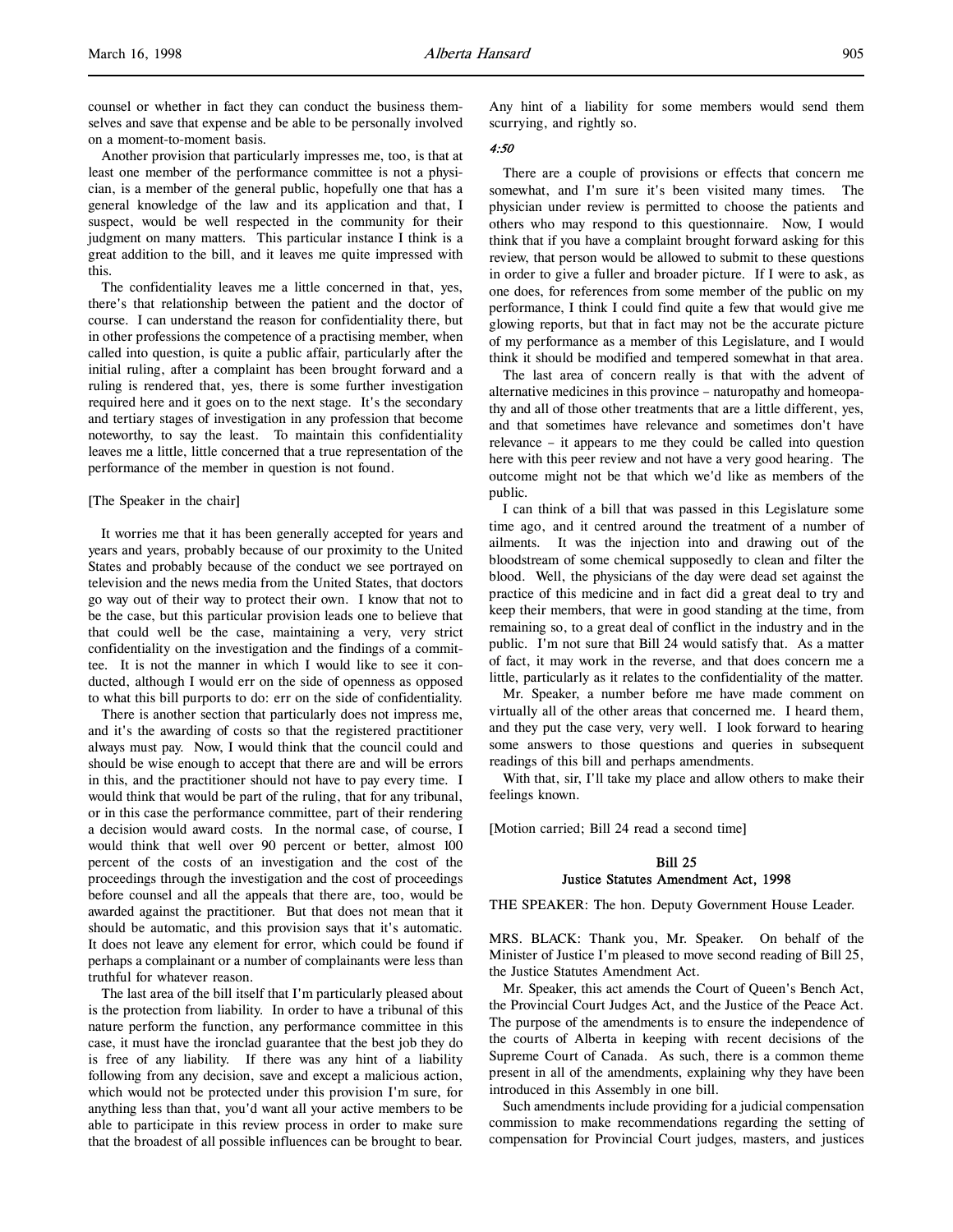of the peace and requiring that compensation be established for Provincial Court judges, masters, and justices of the peace; authorizing the Court of Queen's Bench and the Provincial Court to set the sittings of these courts; establishing a judicial inquiry process to review complaints against Provincial Court judges, masters, and justices of the peace; providing that the supernumerary judges may be appointed on the recommendation of the Chief Judge; initiating a process for reviewing applications for justice of the peace appointments and establishing categories of justices of the peace and providing that any change designated by the minister in the residence of a judge is subject to the consent of the judge.

Mr. Speaker, the act also establishes a mandatory retirement age of 70 for masters, which is consistent with the mandatory retirement age for Provincial Court judges.

Mr. Speaker, I believe the foregoing adequately summarizes the substantive provisions of the act, and I encourage all members to support the expeditious passage through this House.

THE SPEAKER: The hon. Member for Edmonton-Mill Woods.

DR. MASSEY: Thank you, Mr. Speaker. I'd like to make a few comments about the principles underlying Bill 25, the Justice Statutes Amendment Act, and then some of the questions that seem to arise out of those principles.

There seem to be three major principles. The first is that there has to be in place a process to deal with complaints about masters in chambers, Provincial Court judges, and justices of the peace. Everyone knows that if you have a complaint against any of those, there is a process that can be followed, a way for a complaint to be dealt with. The second principle seems to be that complaints are best handled through the formation of groups. In this case they've been labeled judicial councils, and the establishment of judicial councils is part of this bill. Thirdly, that a compensation commission could best set the remuneration for judges, masters, and justices of the peace. So they are three principles that seem to be supported in the bill.

The minister in her opening remarks talked about the independence of the judiciary being paramount, a principle that was the underlying goal of the bill. But we have a number of questions that really, I think, get at the heart of that. Does the bill really make the judiciary more independent, or does it in many ways make it more dependent upon government?

Some specific questions that the principles raise start with: who are the members of the judicial council, and should that membership not be detailed and be a detailed part of the amendments that are before us? How are the judicial councils bound by recommendations? One of the things that the judicial council can do is set up judicial inquiry boards, and the relationship between the judicial councils and those judicial inquiry boards is unclear. Do they have to impose the sanctions of the board, or are they free to impose sanctions of their own? What about the costs? These are some of the details we will be exploring when the bill moves to committee stage, some of the details we'll want to examine there.

## 5:00

A third question those principles raise is: should there be an appeal possible of the judicial council decisions? Right now that doesn't seem possible. That whole notion of there being some appeal of the decisions of those judicial councils is one that I think we have to explore.

A further question is: will in fact the Provincial Court judges end up having their salaries set by the cabinet, as they now are?

The way the bill is structured, it's supposed to be independent, a commission will look at them, but in effect the process outlined in the bill would seem to indicate that it's going to be business as usual in terms of cabinet setting that remuneration.

The fifth question is: what is the rationale for the changes to the Justice of the Peace Act? These are major changes in this bill to the Justice of the Peace Act, and there doesn't seem to be any rationale. What brought those changes on? They didn't seem to arise in court decisions. Under that, there are some rather curious things that beg to be asked. Why 10-year terms for justices of the peace? What's magic about 10? Where did that come from? Why nonrenewable terms? What prompted that to be included as part of the act? Again, there's questioning about the massive changes to the Justice of the Peace Act that are included in this amendment and where those changes came from. Hopefully the minister will have an opportunity to respond to that.

Again coming out of the principles is number 6: why isn't the membership of the nominating committee set out in the act? Again it goes back to the judicial councils. The same in this case: why don't we know? Why isn't that membership designated so that everyone will understand what the positions that are going to be named are? Why are these changes here now? It seems a little premature to be bringing forth these changes and there's a task force out there that's supposed to be bringing back recommendations on these very issues. Why are we not waiting for that task force to make its recommendations to the Legislature?

A further question arising out of those principles is: should the Minister of Justice be the one to set up the code of ethics and the conflict of interest rules for masters in chamber? Is that the individual that should be setting out that code of ethics? Are there not other more appropriate individuals that could assist in that task and that should more rightfully be involved in that task?

A further question coming out of the principles is: why are the workings of the compensation commission left for regulations? It seems again to leave open some interference in the operation of the commission. It seems that instead of being left for regulations, we could have expected, given the principles underlying this act, that it would appear as part of the amendment.

I guess a last question out of this preliminary set that I formulated going through the act is: what is the relationship between the compensation commission and the government? Is the government bound to act upon recommendations of the compensation commission? Can they overturn their recommendations? It goes back to a previous question I asked, and that's: just how is this going to work, and how much independence does the commission enjoy?

Those are some of the preliminary questions I had, Mr. Speaker, arising out of the identification of some of the principles that seem to underlie the act, and I'll look forward to answers and further information as the bill continues.

Thank you very much.

THE SPEAKER: The hon. Member for Edmonton-Glenora.

MR. SAPERS: Thank you, Mr. Speaker. When the Minister of Justice introduced this bill for first reading, he indicated that while Bill 25 was a bill that would amend several statutes – and I believe it's four, not counting the consequential amendments – we would appreciate that they all shared a common thread and would not be subject to the criticism that it's one of these damned omnibus bills that shouldn't be allowed to come forward in the format that we had seen in the last session of this Legislature. I have to give the Minister of Justice credit to that extent. There is a common thread. The amendments to the Judicature Act, the Provincial Court Act, or the Court of Queen's Bench Act, et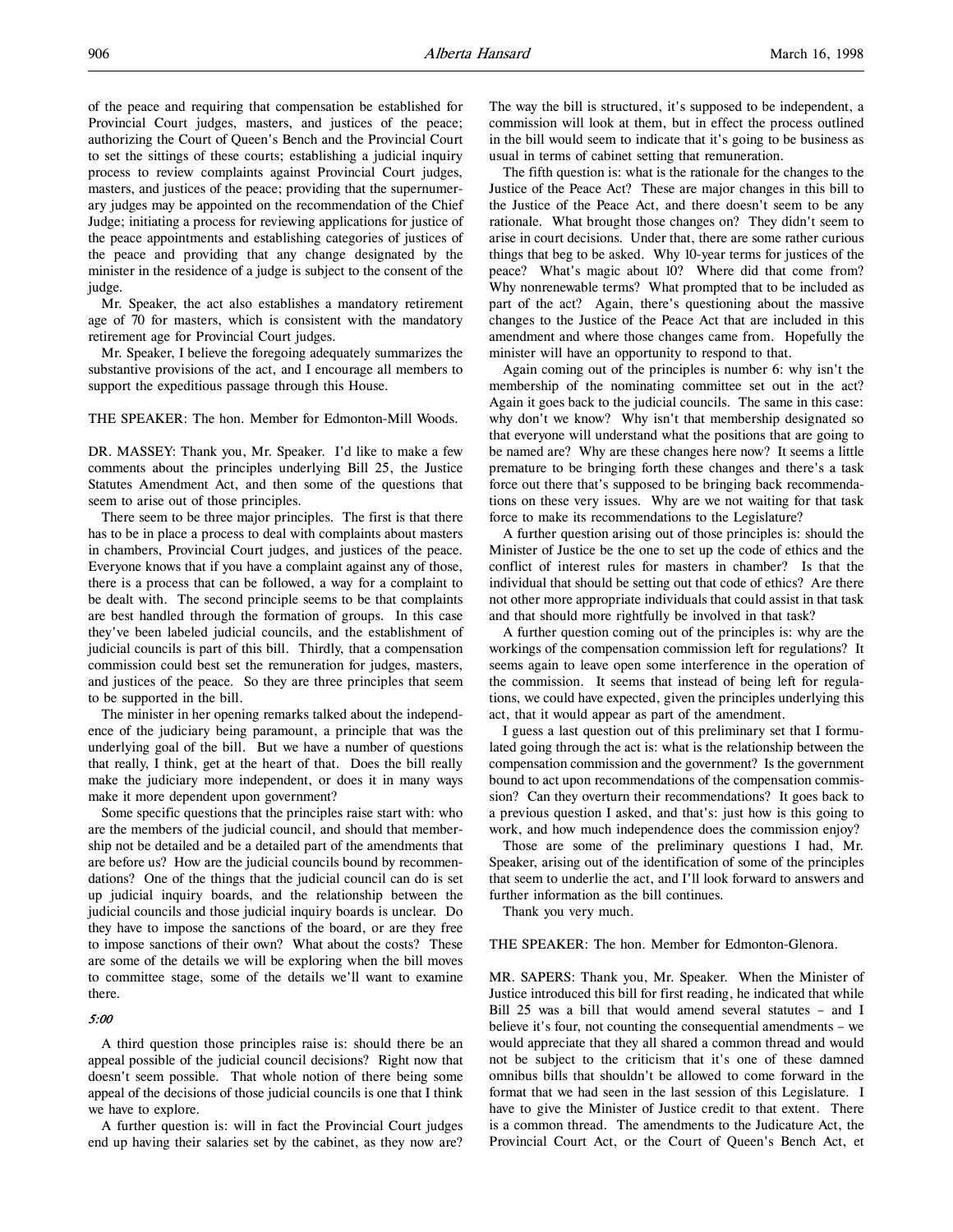I don't know whether the minister and I just have a different opinion as to what is substantial, but when I read this bill, I was actually quite surprised that it wasn't just about the selection process for judges or the way judges would be paid or even the restructuring of a committee that might be looking at disciplinary actions when it comes to judges and masters in chamber and justices of the peace. In fact, it went far further than that. There are sections in this bill that actually totally rewrite the law of the province as it comes to justices of the peace. For the first time, I think, in this bill we have three categories now of JPs. You've got presiding ones and sitting ones, and there's a third category – I can't recall what the title is right now – and there are different terms and conditions around their appointment. Most surprisingly there's a term specific limit now embedded in the law. It's a 10 year term limit on the appointment, and I understand it's to be nonrenewable.

When we were first reviewing this in our legislative review process in the opposition caucus, I joked that that must have been a dictation error. It must have been a section about tenure and not a section about a 10-year limit. But it was no dictation error. Apparently the minister is serious that he would like to see JPs appointed for a single term, nonrenewable, and that that term be for 10 years. I wonder about that. I wonder about the disbanding of the judicial review committee as it now exists and instead replacing it with this judicial council under the Judicature Act. I also wonder why the Court of Queen's Bench masters will no longer be answerable to the Chief Justice of the court but will now be answerable to this other body established under the Judicature Act.

This bill, I think, is going to give us lots of fodder for a detailed review at Committee of the Whole, and that's not because we're necessarily opposed to the overall intent of the bill, because as the bill was introduced, the intent was to ensure the independence of the courts. We as an opposition were very quick to point out to the government when we thought that judicial independence was being threatened. You may recall, Mr. Speaker, it wasn't that long ago that there was quite a flap in this province over the independence of the bench and a suggestion that judges could just be fired if they didn't like the working conditions, or "Who were they to think that they should get a raise?" There was a fair bit of tension, I think, that developed between the court in Alberta and the provincial government, so we're happy to see the government take some action that would reinforce the arm'slength relationship between the bench and the executive.

#### 5:10

But this bill goes much further than simply working towards independence. I would note that the act again calls for having a couple of laymen or nonjudges on the council, and that's good. You would think that would also reinforce the nature that this isn't a government oversight function, but under the current law, there are two positions on the judicial council as well. To the best of my knowledge, those positions have never been filled by the government. So I'm wondering whether the government will be moving with alacrity and dispatch to fill those positions if this bill ever becomes law.

I also note that in the bill there are some conflicts between the

to-be-created board of inquiry and the judicial council in their role and in the sanction. It's possible they may provide different sanctions. I'm wondering whether I've just misread the bill or whether there's something the Minister of Justice was wanting to accomplish by allowing that to happen or whether it's an oversight under the Judicature Act that that would be allowed for.

The bill also changes the relationship of the minister and the Provincial Court. I note that in the bill the court will set its own calendar and designate sittings. In the past that's been a matter of ministerial responsibility. We would, on behalf of Albertans, be able to come to the Assembly and query the Minister of Justice about the court calendar, but that responsibility seems to have disappeared in this bill and now becomes a matter of the administrative competence of the court.

The other question I had when I was reading through this bill is that I was wondering about its relationship to the commission that was established to review judges' compensation. This judicial compensation task force is meeting. It has as its mandate the examination of the level of compensation, the level of pension benefits for judges, other kinds of benefits and allowances, and other issues relevant to the financial security of the court. Now, this commission of inquiry is still doing its work. It was only established on the 3rd of this month. I'm not aware that it has reported, yet we have this Bill 25. If you go through the bill – and I'm not going to go through the bill section by section now. But if you go through the bill and particularly if you look at the areas left to regulation, what you find is that there are overlapping areas here. The Judicial Compensation Commission would seem to have been usurped by Bill 25. If that wasn't the intent of the government, then it would be interesting to know how they're going to dovetail the work of the commission with this legislation.

I could ask a similar question, Mr. Speaker, about the Alberta Justice Summit. The summit has amongst its mandate the examination of public confidence in the system of justice as well as other questions relating to the court system. Given that Bill 25 is a substantial overhaul of the administration of the courts, particularly as it relates to judicial accountability and independence, it would seem to me that again we have a bit of a conflict with the minister getting out ahead of the parade. He announces a Justice Summit but then introduces a bill, and there seems to be a little bit of a mismatch in timing.

So, Mr. Speaker, I've concluded that this bill is more than housekeeping, that it does have many substantive elements. While I'm glad that it's an omnibus bill that we can actually talk to the principle of, I guess I'm not so heartened that it still has within it several very substantial areas of legislative change, some of which could have been stand-alone bills, particularly the changes to justices of the peace. This bill pretty much repeals the existing legislative framework around JPs in this province and substitutes something brand new, certainly of enough consequence that it could have carried its own weight as a stand-alone legislative initiative.

In any case, Mr. Speaker, I would like to move that we now adjourn debate on Bill 25.

THE SPEAKER: Having heard the motion by the hon. Member for Edmonton-Glenora, all those in favour, please say aye.

#### HON. MEMBERS: Aye.

THE SPEAKER: Opposed, please say no. The motion is carried. Deputy Government House Leader.